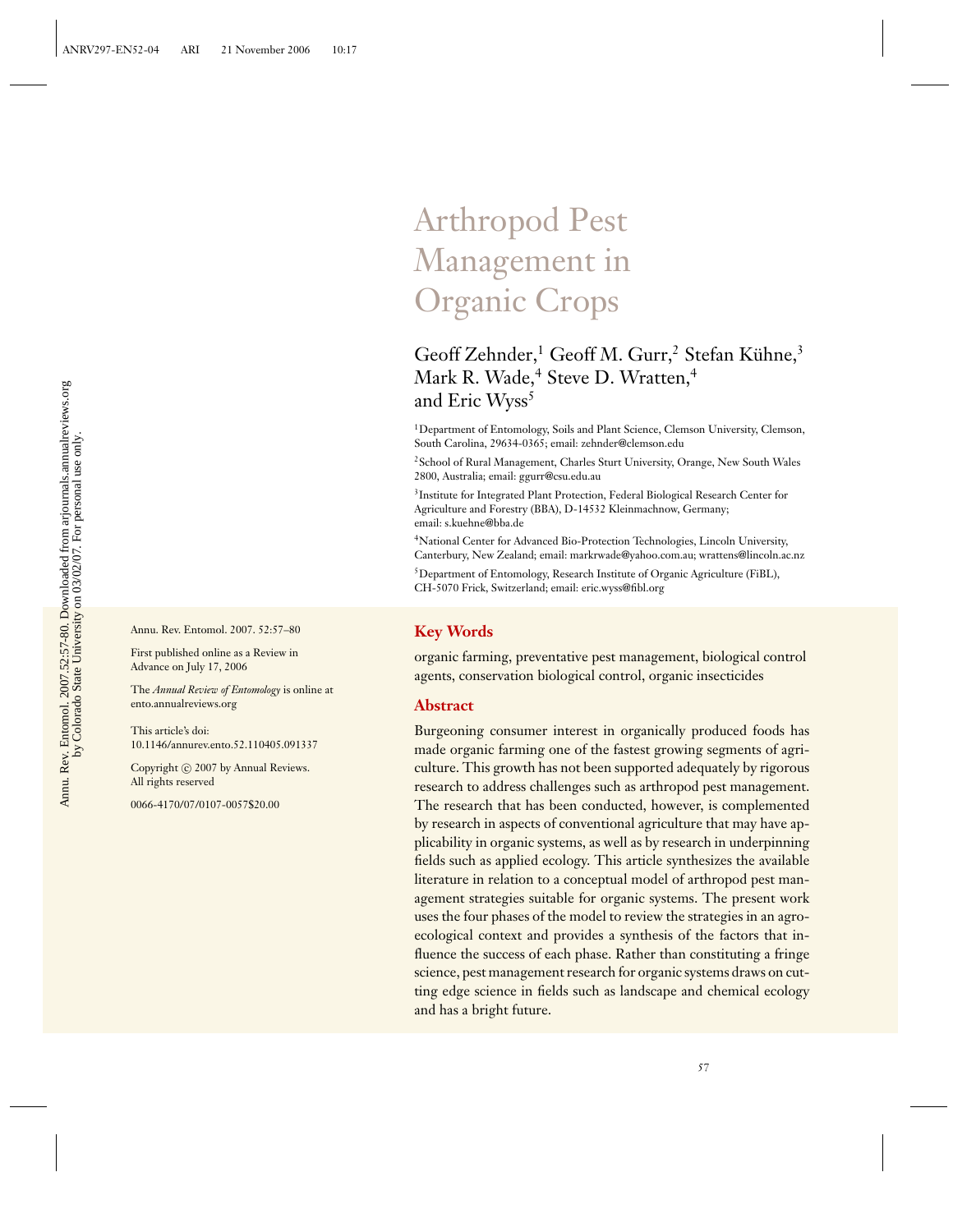#### **INTRODUCTION**

Organic agriculture has experienced rapid worldwide growth during the last decade. According to recent surveys (162), more than 31 million hectares are currently under organic management in approximately 120 countries. This represents less than 1% of the total agricultural area of these countries. In developed countries, the percentage of organic farmland ranges from 0.01% to 13.5% (led by Austria). In developing countries, the range is 0.01% to 2% (led by Bangladesh). The worldwide market for organic products is estimated at \$28 billion (2004 statistics), with the highest growth occurring in the United States, where organic sales grew by \$1.5 billion in 2005 to reach \$12.2 billion. In developing countries, organic production of export cash crops of coffee, cocoa, and cotton has increased rapidly in recent years (162). In developed countries, organic fruit and vegetable production has expanded to serve local and export markets (8a, 65a, 103a).

Despite the growth of organic agriculture, there has been a lack of research-based information to address the need for a greater understanding of the mechanisms operating in organic farming systems, including plantpest interactions. However, there has been increasing interest among the scientific research community in organic systems research. Niggli & Willer (115) discuss the growth of organic research in Europe. In the United States, the total number of organic research acres in the land grant university system more than tripled between 2001 and 2003, with 18 institutions taking the step of certifying their organic research acreage (138).

The underlying principles of arthropod pest management in organic systems involve the adoption of ecologically sound practices specified by international and national organic production standards (35, 81, 150). Emphasis is placed on the use of multiple and varied tactics incorporated into the cropping system design to prevent damaging levels of pests, thus minimizing the need for curative solu-

tions. In his historical perspective on integrated pest management (IPM), Kogan (94) calls attention to early IPM proponents that emphasized ecological approaches to establish more permanent solutions to pest problems. Despite this, reactive approaches have continued to dominate pest management decisionmaking in conventional agriculture because inorganic/synthetic pesticides cost comparatively little to use, but the price of pesticides does not reflect the risks and social costs associated with their use (19). Nonetheless, IPM has provided a framework for the development of pest management programs in organic systems, i.e., the IPM Continuum, culminating in an approach that emphasizes preventative tactics such as enhancement of natural enemies of pests, cultural methods, and plant resistance (94).

Wyss et al. (165) have proposed a conceptual model for the development of an arthropod pest management program for organic crop production. In this model, indirect, preventative measures are of highest priority to be considered early in the adoption process, followed by more direct and curative measures only when needed (**Figure 1**). The present work uses the four phases of Wyss's model to review arthropod pest management strategies suitable for organic systems. While the focus of this paper is arthropod pest management, organic systems are holistic in nature, so pest management considers all pest taxa including pathogens, weeds, and vertebrates. Our goal is to provide readers with a better understanding of the progress and prospects for arthropod pest management research pertinent to organic farming worldwide, with an emphasis on systems research and, where possible, with examples of research conducted on certified organic land.

## **FIRST-PHASE STRATEGIES**

As defined here, first-phase cultural practices are specific crop production practices implemented in the initial stages of a long-term, organic farm plan to reduce the likelihood of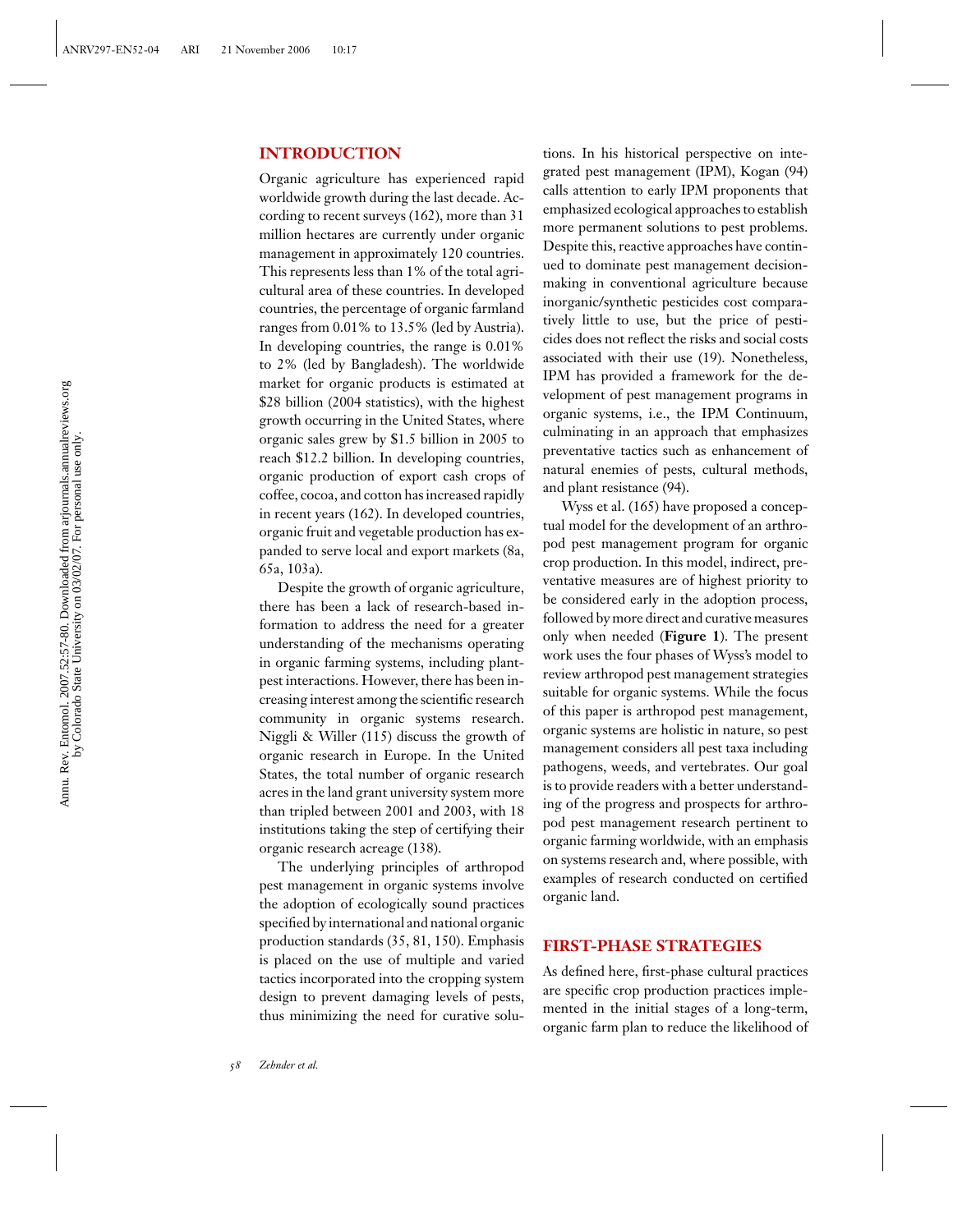**4th phase:** Approved insecticides of biological and mineral origin, and use of mating disruption

**3rd phase:** Inundative and inoculative releases of biological control agents

**2nd phase:** Vegetation management to enhance natural enemy impact and exert direct effects on pest populations

**1st phase:** Cultural practices compatible with natural processes, such as crop rotation, soil management, non-transgenic host plant resistance, farm/field location

#### **Figure 1**

Diagrammatic representation of arthropod pest management strategies for organic crops. Priority is given to preventative strategies, which are considered first, followed by more direct measures if preventative strategies are not sufficient (taken from Reference 165).

pest infestation and damage. They are based on the general strategies listed in **Table 1**.

Cultural practices are among the oldest techniques used for pest suppression, and many of the preventative practices used in conventional and organic farming today have their roots in traditional agriculture (113). Because only a limited range of suppressive pest control tactics are available to organic growers, knowledge-intensive cultural practices form the basis of organic pest management programs. The challenge for organic farmers and researchers has been to identify sets of geographically appropriate and cropspecific practices that in combination are effective in preventing economic pest damage. Furthermore, cultural practices may have opposing effects on different pests (64), so selection of specific practices must be based on an overall pest risk assessment. To comply with organic standards, cultural practices that can result in soil erosion and environmental degradation (e.g., excessive tillage, summer fallowing, burning of crop residue) are discouraged but may be allowed under certain circumstances.

Coverage of the broad array of available cultural arthropod control tactics is well

| <b>Strategy</b>                                                                                                                    | Factors or practices that may be manipulated to prevent or<br>avoid pests                                                                              |  |  |
|------------------------------------------------------------------------------------------------------------------------------------|--------------------------------------------------------------------------------------------------------------------------------------------------------|--|--|
| Make the crop unavailable to pests in space and time<br>through knowledge of pest biology                                          | Farm site selection, crop isolation or rotation, manipulate timing<br>of planting or harvest, destroy diapausing pests in soil or in<br>plant residues |  |  |
| Make the crop unacceptable to pests by interfering with<br>oviposition preferences, host plant discrimination, or host<br>location | Intercropping, trap cropping, mulching                                                                                                                 |  |  |
| Reduce pest survival on crop by enhancing natural enemies                                                                          | Increase crop ecosystem diversity through habitat manipulation                                                                                         |  |  |
| Alter the crop's susceptibility to pests                                                                                           | Breeding of pest resistant or tolerant cultivars (non GMO),<br>enhancing soil quality and fertility                                                    |  |  |

#### **Table 1 General strategies underlying first- and second-phase cultural practices with examples**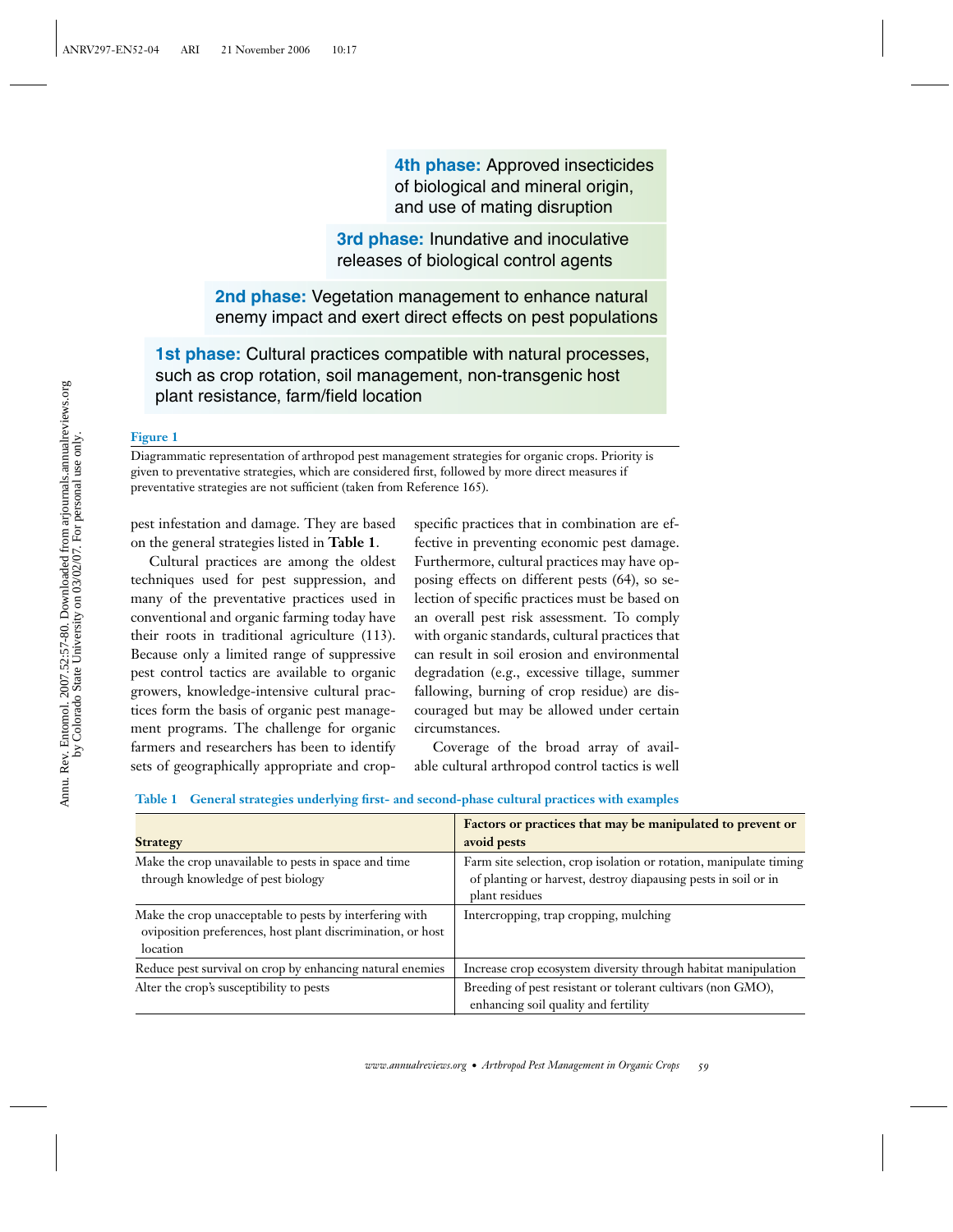beyond the scope of this review, and a relatively quick search yields volumes of literature on the subject. Bajwa & Kogan (13) give an excellent overview of the features characterizing cultural controls. The reader is also referred to References 52, 57, 72, and 130 for discussions of cultural control concepts with examples, and to References 134 and 156 for reviews on trap cropping and mechanical control methods, respectively. In this section we provide a review of some other key cultural arthropod management practices commonly used in organic crop production that are best considered in the early stages of farm planning.

#### **Farm Location and Crop Isolation/Rotation**

Many factors may influence farm site selection, including climate, topography, soil type, crop history, and economic considerations (12). Data on pest distribution may also be used to facilitate the geographical location of specific crops (84). Although pest management is not always the most important consideration in choice of farm site, many organic farms are located in geographic regions where climatic conditions are unfavorable for pest outbreaks. In some cases a primary pest may be avoided by selecting a site that is ideal for the crop and natural enemies of the pest but unfavorable for the pest itself. For example, a significant portion of organic tree fruit production in the United States is located in regions where insect pests such as the plum curculio, *Conotrachelus nenuphar*, are uncommon or absent (11). At the local level, an organic farmer may have the flexibility to grow a given crop in fields to which it is best suited or to choose a crop species or cultivar best adapted to available growing areas. Landscape factors are also amenable to a degree of manipulation, and these are discussed in the following section on second-phase strategies.

Crop isolation/rotation strategies are most effective against pests that do not disperse over great distances and/or that overwinter

in or near host crop fields. Examples include the carrot rust fly, *Psila rosae* (31), Colorado potato beetle, *Leptinotarsa decemlineata* (161), and onion maggot, *Delia antiqua* (158). In contrast, crop isolation/rotation is much less effective for pests such as the cabbage maggot, *Delia radicum*, that move great distances (32). In such cases, crop rotation on a regional basis may be the only effective approach (70), although this is not usually practical. The isolation of susceptible crops from surrounding host crops can be an effective management strategy for aphid-borne virus diseases, although distances of up to 25 km may be necessary to prevent the spread of virus (135).

While crop rotation with certain cover crops may have beneficial effects associated with reduction of soil pests, diseases, and weeds, consideration must also be given to the potential adverse affects of pest-suppressive rotations on crop yields via competition and/or secondary plant compounds (98), or from secondary pests such as wireworm that may be attracted to the rotational crop (1). Rotation with glucosinolate-containing Brassicaceae can be beneficial through biofumigation effects against some soil-borne pests and diseases (91).

#### **Soil Quality Management**

Proponents of organic farming have long promoted the view that the likelihood of pest outbreaks is reduced with organic farming practices, including the establishment and maintenance of "healthy" soil (78, 111, 116). Altieri et al. (5) state that agroecosystem health can be optimized through two pillars: habitat management (see Second-Phase Strategies, below) and soil fertility management. Within this context, organic or ecologically based pest management considers belowground and aboveground habitat management equally important. In organic farming, enhancement of soil fertility is accomplished through rotations, cover cropping, and the application of plant and animal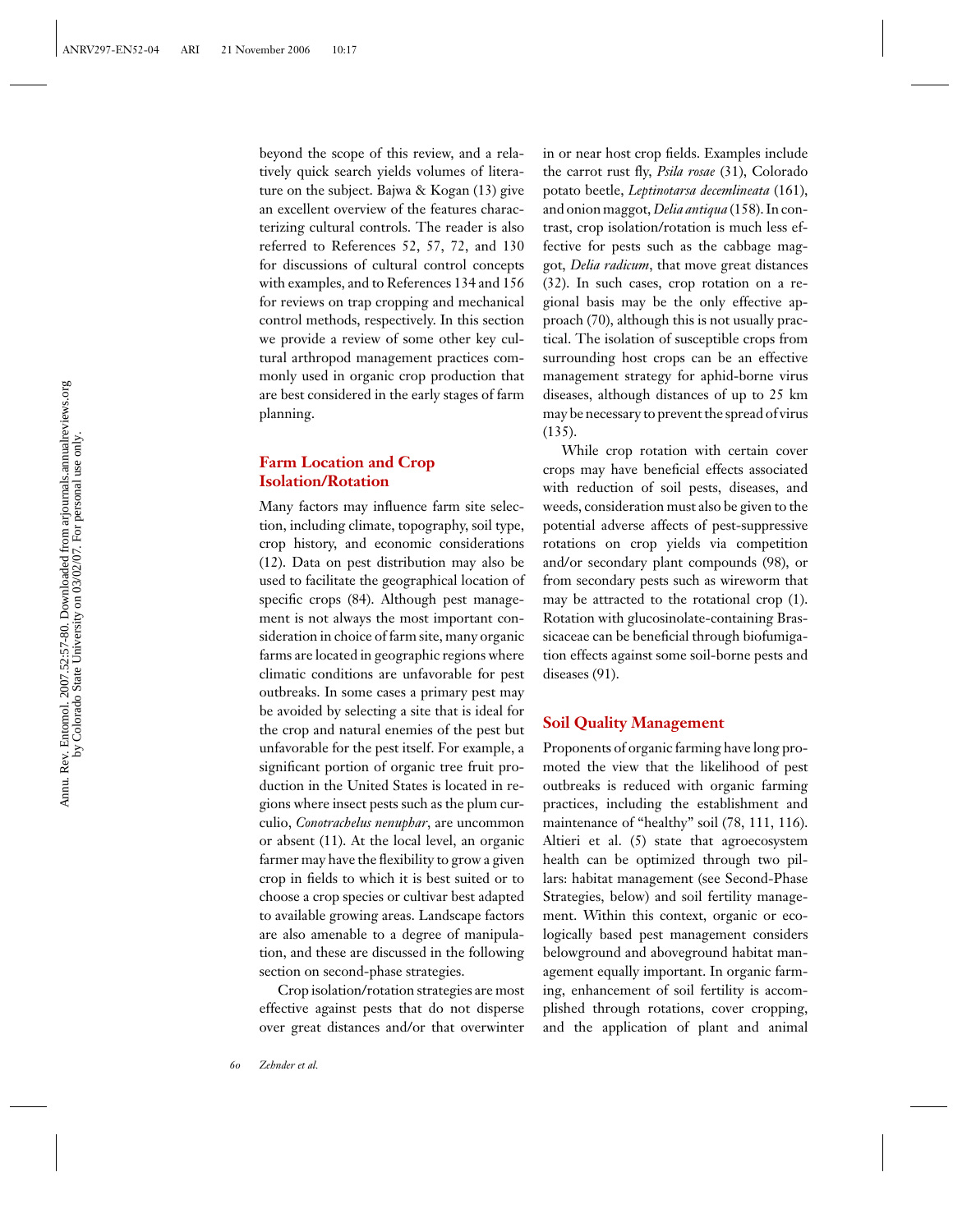materials (35, 81, 150). Recent studies have shown that plant resistance to insect and disease pests is linked to optimal physical, chemical, and, perhaps most importantly, biological properties of soil (4). Several researchers have reported lower numbers of pest insects on crops grown with organic compared with synthetic sources of fertilizer (9, 25, 40, 54, 86). In paired comparisons of soil from organic and conventional farms, Phelan et al. (120) experimentally partitioned fertilizer source and soil management history effects influencing the European corn borer (ECB), *Ostrinia nubilalis*, host preference for corn. They demonstrated a lower level of ECB oviposition on corn grown in organically managed soil and suggested that the observed pattern of ECB egg laying resulted from a form of biological buffering as a result of organic-soil management. Subsequent experiments supported this mineral balance hypothesis and suggested that the organic matter and microbial activity associated with organically managed soils provide a buffering capability to maintain optimal nutrient and mineral balance in plants, which in turn affects the performance of phytophagous insects (7, 121). Potato grown in manure-amended soils was an inferior host for the Colorado potato beetle compared with potato grown in synthetically fertilized soil (6).

Organic mulches are often used in organic farming to add organic matter to soil and to increase soil-moisture-holding capacity and reduce soil temperature. Studies have shown that application of straw mulch can suppress some insect pests such as the Colorado potato beetle (29, 143, 168), probably through a combination of effects involving reduced host-finding ability and increased predation from natural enemies. Straw mulch has also been well studied in reducing aphid infestation and virus incidence in several crops (50, 129). However, development of some pests such as the squash bug, *Anasa tristis,* and the American palm cixiid, *Myndus crudus*, are favored by application of organic mulch (38, 79).

#### **Tillage Practices**

Conservation tillage practices are utilized in organic farming, often combined with cover cropping and mechanical cultivation to control weeds. Conservation tillage is used primarily for soil and water conservation, but tillage can significantly affect arthropod pest and natural enemy abundance and diversity (53, 110). Conservation tillage conditions favor a rich soil biota that can improve nutrient recycling and plant health. Kladivko (92) discusses the effects of tillage practices on soil organisms and concludes that most taxa have greater abundance in conservation tillage than in conventional tillage systems. Holland (76) gives a comprehensive review of the environmental implications of adopting conservation tillage in Europe, including effects on micro-, meso-, and macrofauna. Additional studies demonstrating the benefits of conservation tillage in arthropod pest management are listed in **Supplemental Table 1** (follow the Supplemental Material link from the Annual Reviews home page at **http://www. annualreviews.org**). In addition to tillage, other mechanical crop management activities (e.g., mechanical weed control and grass cutting) may reduce numbers of generalist arthropod predators, particularly spiders and staphylinid beetles (148).

#### **Host Plant Resistance**

There are a number of excellent reviews and discussions on the role of host plant resistance (HPR) in arthropod pest management including Kogan (93), Maxwell (109), Smith (136), van Emden (153), Fritz & Simms (60), Bernays & Chapman (22), Eigenbrode & Trumble (55), Gatehouse (63), and Sharma & Ortiz (133). Stout et al. (144) provide a review of the use of elicitors of induced plant resistance in arthropod pest management. Here we compare the utility of HPR for arthropod pest management in conventional and organic farming systems.

Although HPR is considered the foundation of IPM (109), for economic reasons it **HPR:** host plant resistance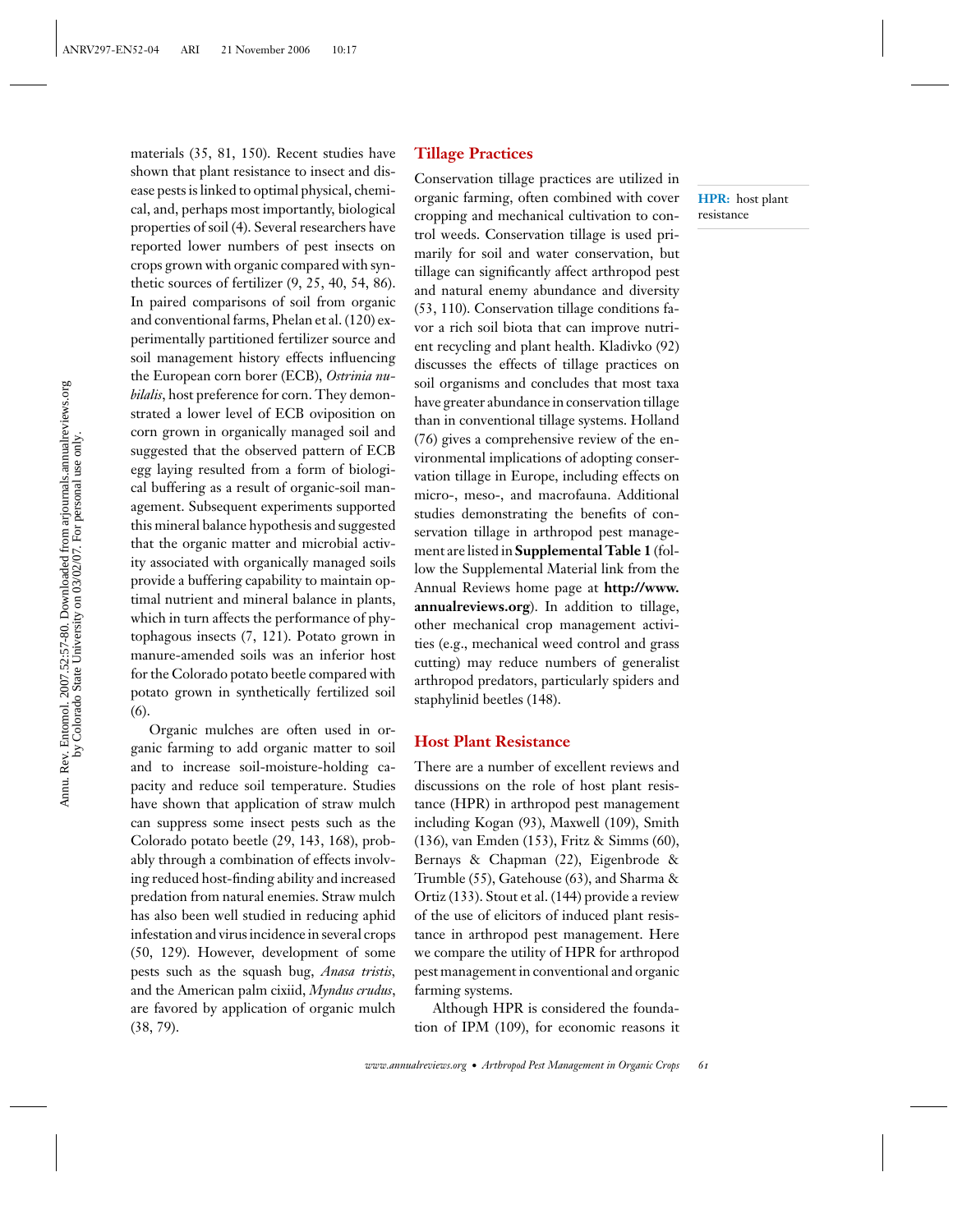#### **Conservation biological control:**

modification of the environment or existing practices to protect and enhance specific natural enemies or other organisms to reduce the effect of pests

has had limited application for the control of arthropod pests in conventional agriculture. For example, in vegetable production the efficacy of synthetic insecticides combined with limited tolerance for cosmetic damage make insecticide applications more cost-effective than the planting of a pest-resistant or pesttolerant variety that may have less than optimal production, storage, or marketing qualities. Although much work has been done to integrate HPR with insecticide use in conventional agriculture, there are only a few examples in which treatment thresholds have been developed and validated specifically for resistant varieties (55).

Van Emden (153) has discussed how the benefits of partial plant resistance outweigh those of high-level resistance when used in combination with other control methods. Although the planting of varieties with partial pest resistance or tolerance may not be costeffective on conventional farms where pesticides are routinely used, in organic farming the selection of varieties with moderate resistance is practical and even preferable to high-level resistance because varieties with partial resistance maintain low-level pest densities that support natural enemy populations (109, 133). The mechanisms involved in interactions between HPR and biological control have been reviewed in this context (145).

As in conventional agriculture, the use of HPR in organic farming is based more on disease resistance than on resistance to arthropod pests. This is because the breeding for HPR to insects has not progressed as rapidly as has been the case for breeding disease-resistant cultivars, and diseases are generally considered more yield limiting on organic farms than are arthropod pests. Arthropod resistance may at times be a primary consideration in cultivar selection on organic farms where management of a key pest(s) has been problematic. However, cultivar selection should be based not only on susceptibility to key disease and arthropod pests, but also on positive and negative interactions with minor pests and natural enemies and in consideration of all the

other pest management strategies being implemented. For example, varieties with partial insect resistance can be utilized to greater effect when the asynchrony between plant growth and peak insect development can be exploited through manipulation of planting and harvest dates. Looking toward the future, organic farmers are hopeful that continued public demand for organic produce combined with growth of the organic seed market may provide commercial incentives for seed companies to expand screening programs for arthropod pest resistance.

#### **SECOND-PHASE STRATEGIES**

In this section we explore ecological engineering approaches (67): Conservation biological control, intercropping, and trap cropping strategies that can be implemented after the types of structural (first-phase) strategies covered in the preceding section have been deployed. Importantly, second-phase strategies can be applied independently of the first stage to remedy, at least partially, situations in which soil conditions, choice of site, or variety is suboptimal. The second phase can help the process of conversion to organic production by weaning conventional production systems away from synthetic pesticide inputs.

#### **Conservation Biological Control**

Many pest populations can be managed by enhancing the efficacy and local abundance of the existing community of natural enemies through modification of the environment or existing practices, a practice known as conservation biological control (15, 56). This practice is appropriate in organic agriculture because there is minimal use of disruptive broad-spectrum pesticides that otherwise may constrain the action of natural enemies (49, 140). The need for synthetic inputs may also be avoided by an enhancement of natural processes, specifically the ecosystem service of biological pest control provided by predators and parasitoids. Plant diversification can help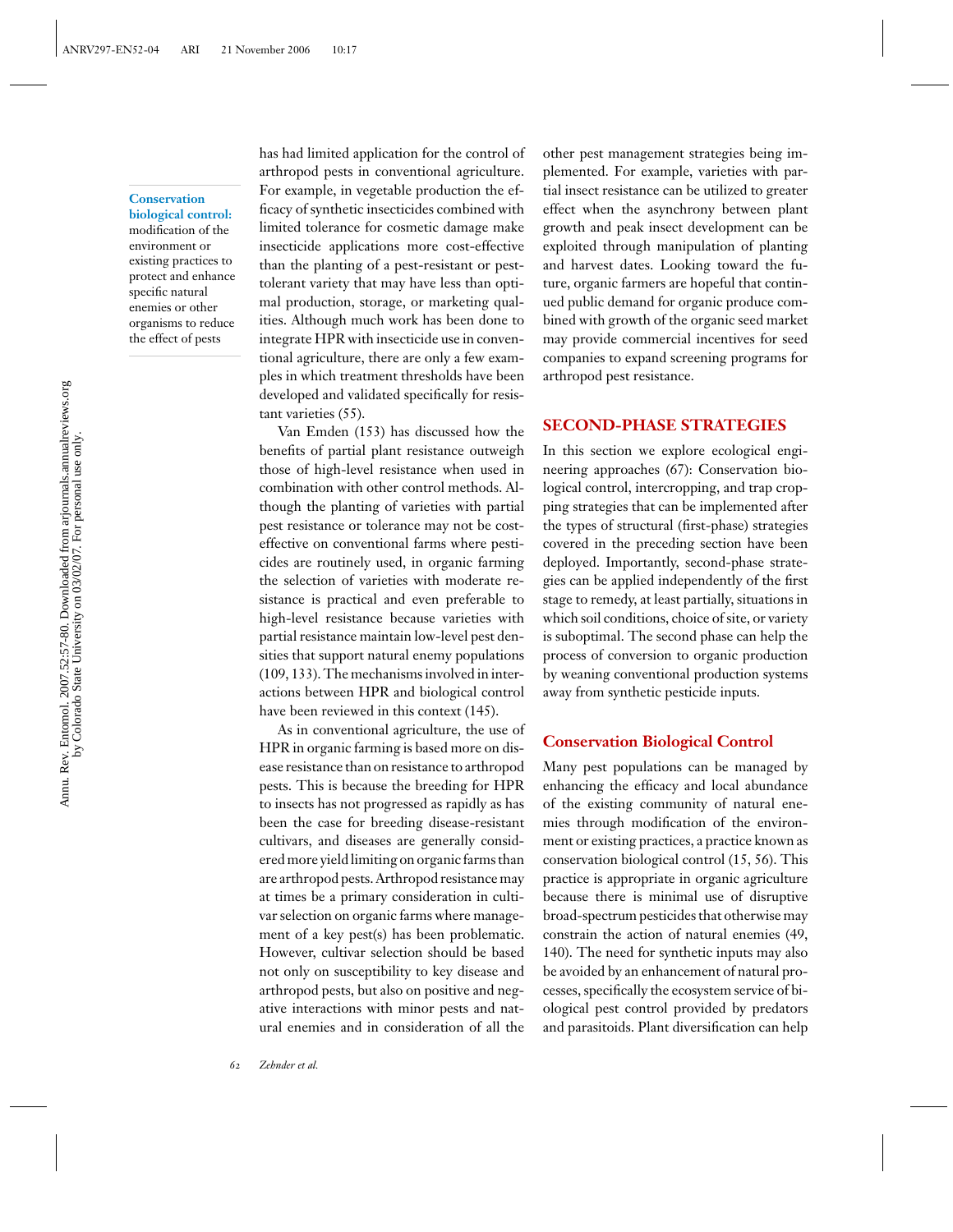realize the potential of resource-limited natural enemies by satisfying their requirements for food and shelter. In terms of trophic levels, it enhances the top-down action of natural enemies on pests (the enemies hypothesis of Root [127]). This suggests that increased plant diversity can benefit natural enemies by providing them with favorable microclimate (shelter) (77, 146), a source of alternative hosts or prey (108), or a supply of plant-based foods (i.e., nectar and pollen) (157). The potential role of plant-based foods in biological control by predators and parasitoids has only recently become recognized by major reviews (15, 67, 69, 99, 157). Empirical evidence for the utility of conservation biological control strategies is rapidly accumulating (67) and is supported by modeling work (87). Indeed, the positive response of many natural enemies to conservation biological control strategies highlights the generally depauperate ecological communities in farmland.

One successful example is the use of beetle banks. These semi-permanently vegetated raised strips are established across field centers to provide refugia for carabid and staphylinid beetles and spiders (34), as well as for birds and small mammals (147). In the winter, beetle banks harbor more than 1000 predatory invertebrate individuals per square meter (146). Another approach is the cultivation of flowering insectary strips to provide pollen and nectar, which can enhance natural enemy fitness. These provisioned predators and parasitoids show responses such as increased longevity and higher fecundity (82, 101, 124), and the female-based sex ratio of parasitoid offspring may be increased in favor of females (23). Flower strips can also affect the spatial distribution of natural enemies in and around crops (102, 149). Conservation strips that comprise forbs and grasses effectively combine the two preceding concepts, thus increasing rates of predation (59). In addition, the management of weed strips has been advocated in this context for organic crops (114, 166).

#### **Intercropping**

Another approach for managing pests involves intercropping with weeds or secondary crops to interfere directly with pests in a bottom-up manner. This approach is reflected in the resource concentration hypothesis, which proposes that concentrated areas of host plants are easier for herbivores to find and colonize (127). The presence of plants distantly related to the crop plant can visually or chemically interfere with specialist herbivores, making the habitat less favorable. Noncrop plants, however, can encourage generalist herbivores that feed on both noncrop and crop plants (8, 131).

#### **Trap Cropping**

Trap cropping (134) is a strategy sometimes used in conjunction with pesticides in conventional agriculture (28) that has clear potential in organic systems. It necessitates that the trap crop be more attractive to the pest as either a food source or oviposition site than the main crop. Indeed, the relative attractiveness and size of the trap crop in a landscape are important factors in the arresting of the pest and consequent success of a trap cropping system. Trap cropping varies according to factors such as plant characteristics, the basis of deployment, and the use of combined approaches (134). In particular, the use of combined pushpull trap cropping has proven successful in settings such as east African corn production (89) and is reviewed by Cook & Pickett (37). The potential for trap cropping to work in organic production systems was demonstrated by work in New Zealand, where the density of the southern green stink bug, *Nezara viridula*, was lowered, the timing of their colonization was delayed, and cob damage to transitionally certified organic sweet corn was reduced when black mustard, *Brassica nigra*, was grown around the perimeter of fields (126).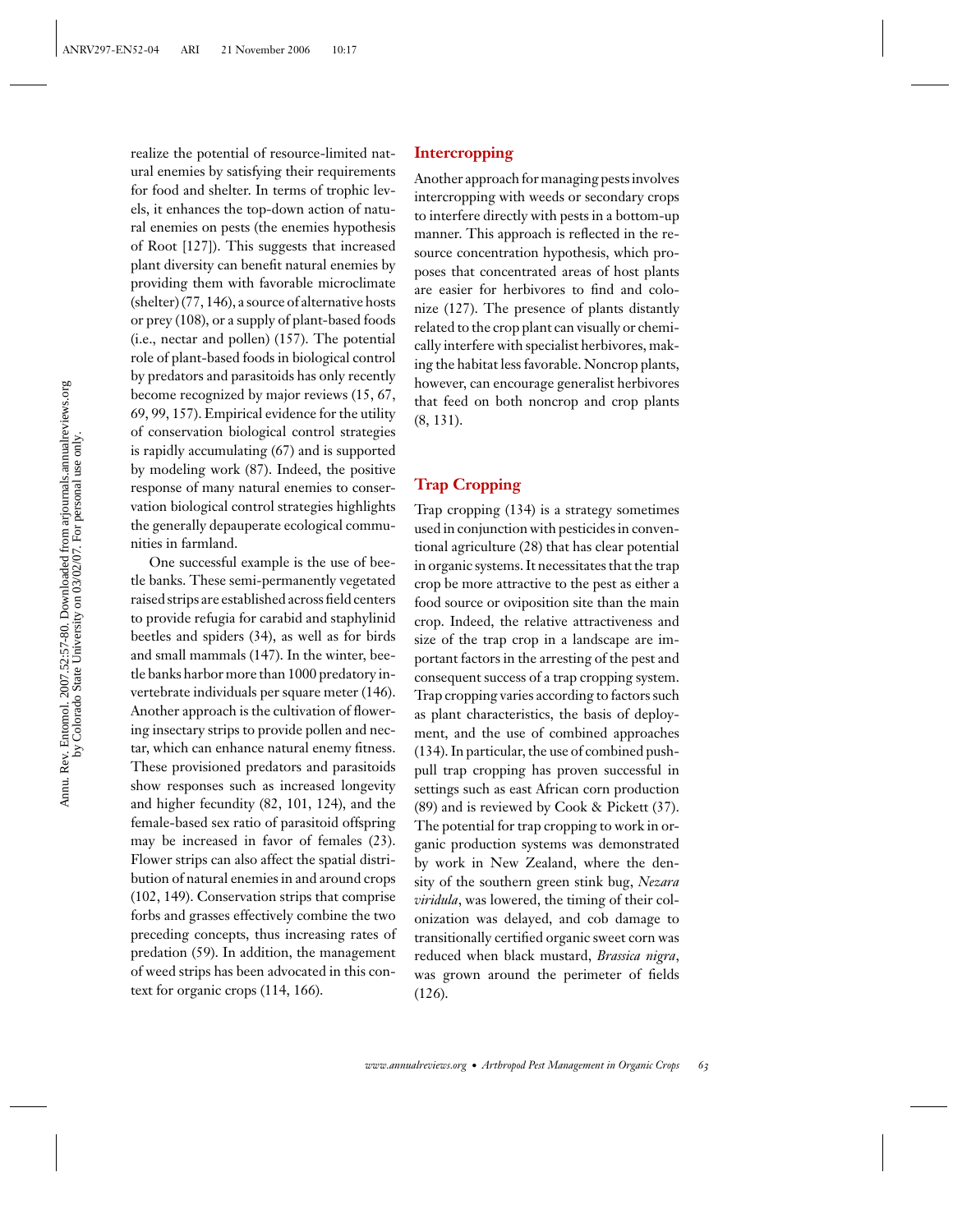## **Biodiversity Responses and Effects in Organic Production**

The methods described in previous sections have in common an increase in the level of biodiversity within the agricultural production system. Such increases may be at the first or higher trophic levels and in general are likely compatible with and supported by organic agriculture where increases in overall biodiversity are reported (20). Where plant biodiversity is enhanced (61), this may lead directly to reduced pest densities via the resource concentration hypothesis or trap crop effects. Botanical diversity may also enhance the third trophic level (natural enemies of pests) leading to top-down suppression of herbivores.

Enhanced natural enemy abundance has been reported in several studies of organic systems (51, 71, 166). Although not all studies of the effect of organic agriculture on natural enemies are well conducted (20), good evidence has emerged of effects in recent paired farm comparisons. In the case of spider density on European farms, organic agriculture was associated with a 62% increase compared with conventional farms (132). A recent metaanalysis has shown such effects to be robust for species richness and abundance (20) and that abundance of predatory insects, particularly carabid beetles, was increased under organic conditions while pest populations declined.

The magnitude of effects of natural enemies in organic systems has rarely been measured, but in one study of wheat, predator and parasitoid exclusion cages resulted in aphid densities 2.6 to 11.2 times greater than those apparent on uncaged plants (112). More recent work has provided insights into the effects of natural enemies on crop yield and profitability (117). In that work, exclusion studies with epigeal predators of the bird cherry-oat aphid, *Rhopalosiphum padi*, showed that wheat yield losses were reduced by 61% as a result of the action of predators under organic conditions. Generally, however, little work has been done on the economics of nat-

ural enemies in organic production systems. One study of mango production in northern Australia investigated the use of the green tree ant, *Oecophylla smaragdina*, with either soft insecticides (as would be allowable under organic production) or conventional insecticides (118). Ants in the trees plus soft insecticide treatment gave an annual profit of AUD\$14.50 compared with AUD\$8.38 for trees in the alternative treatment.

## **Limitations of Second-Phase Strategies**

Conservation biological control approaches, such as beetle banks and floral strips provide the opportunity to enhance top-down control while conserving important species of invertebrates, vertebrates, and plants. At the same time, bottom-up approaches, including trap cropping and the intercropping for habitat manipulation, can interfere with the colonization, oviposition, and feeding of pests. Apart from a few studies (10, 18, 166), most research on second-phase strategies has been conducted on conventional rather than organic crops. Indeed, apart from a single inconclusive study (119), there is no published research on the comparative effectiveness of secondphase strategies in organic, IPM, and conventional agriculture. Nonetheless, organic agricultural systems are well suited to the use of second-phase methods because natural enemies in conventional crops are generally subject to the disruptive effects of synthetic pesticides (140) and other practices.

#### **THIRD-PHASE STRATEGIES**

## **The Role of Biocontrol Agents in Organic Agriculture**

Inundation and inoculation biocontrol strategies, as defined by Eilenberg et al. (56), involve releasing mass-reared live agents into organic crops to control pests for a brief or extended period. These biological control approaches are best implemented after setting in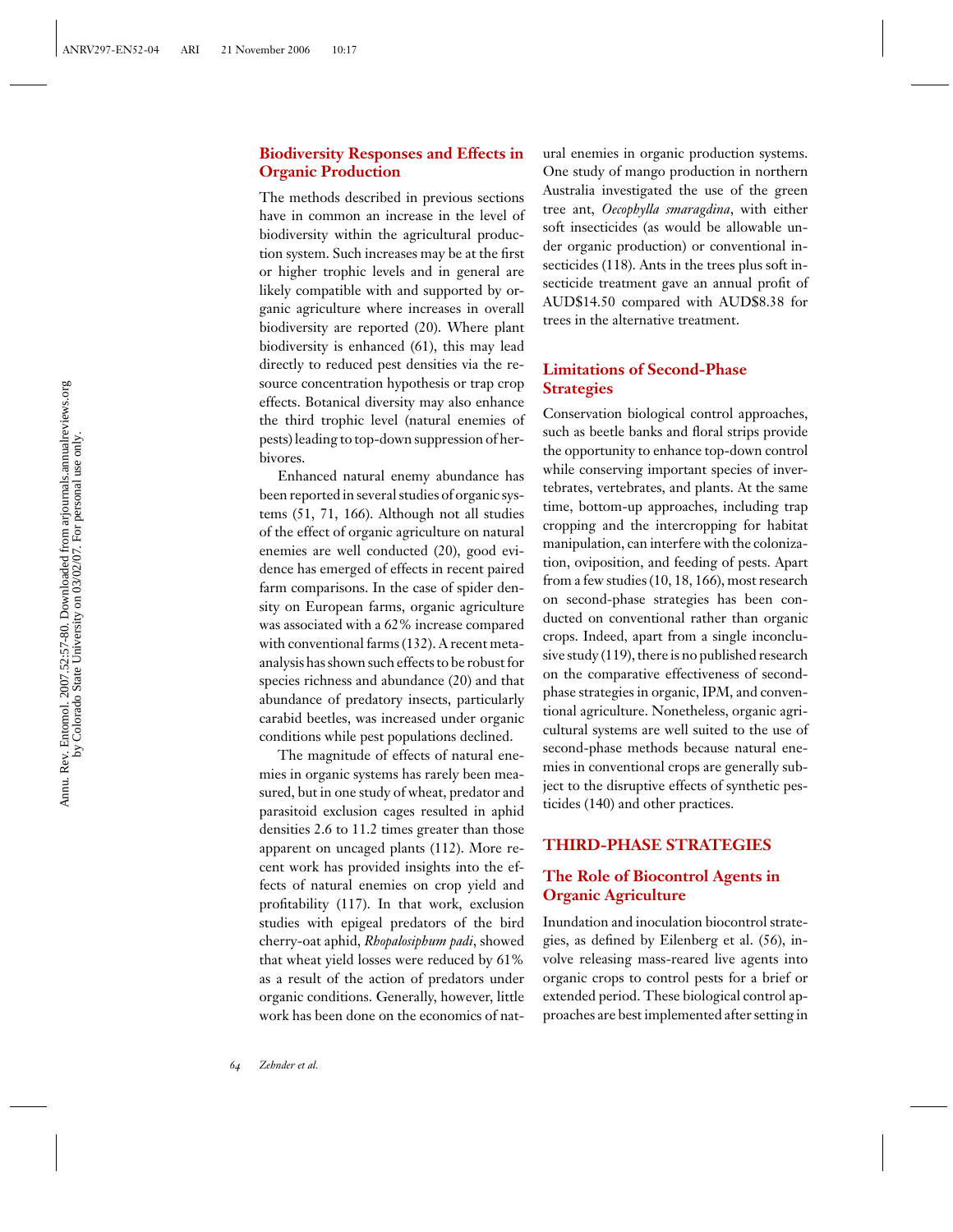place the types of structural and conservation biocontrol strategies covered in the preceding sections (i.e., first- and second-phase strategies). Along with fourth-phase strategies, inundation and inoculation biocontrol strategies are considered direct regulation measures that are employed when indirect measures implemented during the first two phases are not sufficiently efficacious. However, it cannot be assumed that all commercially available biocontrol agents are appropriate in organic agriculture (139). The International Federation of Organic Agriculture Movements (IFOAM) Basic Standards for Production and Processing for organic production (81) provide criteria for evaluating whether a particular biocontrol agent can be used. IFOAM and other national guidelines for pest management in organic agriculture recommend the use of predators and parasitoids and allow the use of microbial biological control agents (bacteria, viruses, and fungi) but prohibit the use of genetically modified organisms (139). An important aspect that favors the use of some biocontrol agents is their selectivity against single pest species, which distinguishes them from most approved biological- and mineralbased pesticides.

Unlike first- and second-phase strategies that involve advance planning, biocontrol agents give organic farmers and pest control advisors the opportunity to react rapidly when pest populations reach action thresholds. However, only a limited number of research programs have focused on the development of inundation and inoculation biocontrol methods for organic systems. In greenhouse crops, spider mites have been successfully controlled by releasing predatory mites (21, 36), and similarly, whiteflies have been controlled by releasing parasitoid wasps (160). In field-grown crops, parasitoid releases have been effective in the management of lepidopteran pests of vegetables (104, 169), aphids in wheat (112), and leafhoppers in vineyards (41, 42). In addition, releases of mite, coccinellid, and lacewing predators significantly

reduced spider mites, aphids, and leafhoppers in perennial crops (41, 42, 58, 88, 167). However, some important insect pests in organic systems such as the cherry fruit flies, *Rhagoletis cerasi* and *R. cingulata*, in sweet cherries or leafhoppers *Erythroneura variabilis* and *E. elegantula* on grape were not adequately controlled by biocontrol agents because of incompatible life histories of the pest and biocontrol agent or disruption to the released agents by resident ant populations, respectively (41, 97).

Entomopathogens such as *Bacillus thuringiensis* or granulosis viruses have been used successfully against a wide range of pests in organic crops, such as lepidopteran species in tree fruits (3, 14, 27, 46), lepidopteran species in soybean (62), and lepidopteran species and the Colorado potato beetle in vegetables (103, 169). In addition, many other biocontrol control agents originally developed for conventional agriculture have since been adapted for use in organic systems, but much of this work has not been published in peer-reviewed journals. **Table 2** lists biological control agents commonly used in organic agriculture [taken from the abovecited papers, databases of organic research (e.g., **http://www.organic-research.com/**, **http://www.orgprints.org/**), and internet advisory and information services (e.g., **http://www.attra.org/**, **http://www.sare. org/**)]. Releases of biocontrol agents commonly result in reduced pest populations, but economic threshold levels remain breached in many instances (42, 88, 104, 160, 167, 169). Nonetheless, organic farmers often accept lower levels of efficacy from biocontrol agents because they are used in combination with other methods, rather than as a stand-alone tactic, to achieve satisfactory pest control.

Classical biocontrol, the release of exotic agents into a new location for the control of an established (usually exotic) pest, has not previously been discussed because it is carried out by agencies at a regional or national scale rather than by farmers. As a result it is not

#### **Inundation**

**biocontrol:** use of living organisms to control pests when control is achieved exclusively by the released organisms themselves

#### **Inoculation biocontrol:**

intentional release of a biological control agent with the expectation that it will multiply and control the pest for an extended period, but not permanently

#### **IFOAM:**

International Federation of Organic Agriculture Movements

#### **Classical biocontrol:**

intentional introduction of an exotic, usually coevolved, biological control agent for permanent establishment and long-term pest control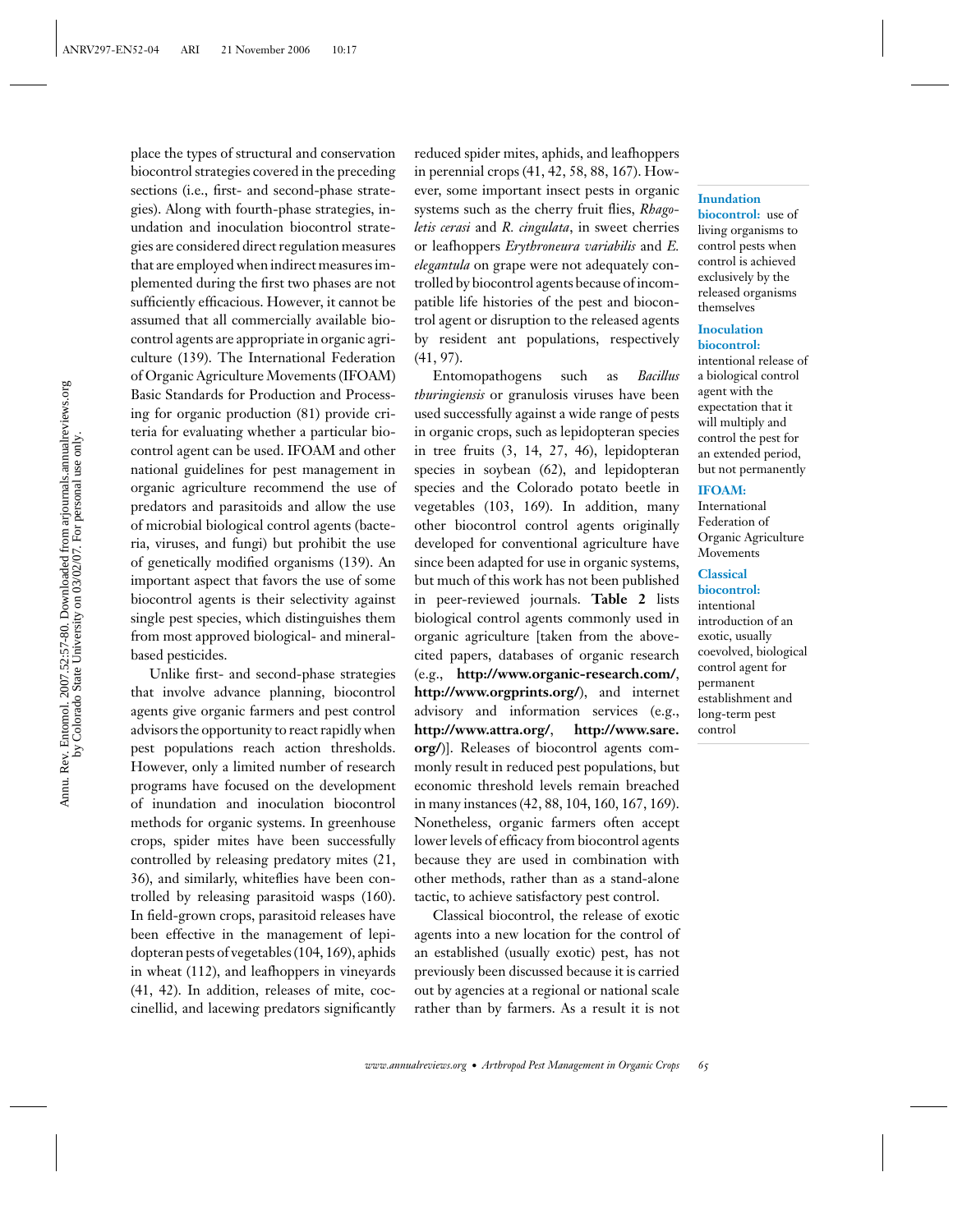|                               | Area of application                              |                                                          |                                                          |                                           |  |
|-------------------------------|--------------------------------------------------|----------------------------------------------------------|----------------------------------------------------------|-------------------------------------------|--|
| <b>Biocontrol</b> agent       | Arable crops                                     | <b>Perennial crops</b>                                   | <b>Vegetable crops</b>                                   | <b>Greenhouse crops</b>                   |  |
| <b>Bacillus</b> thuringiensis | Colorado potato<br>beetle, lepidopteran<br>pests | Lepidopteran pests                                       | Lepidopteran pests                                       | Lepidopteran pests                        |  |
| Granulosis viruses            |                                                  | Codling moth,<br>summer fruit tortrix                    |                                                          |                                           |  |
| Entomopathogenic<br>fungi     |                                                  | Cock chafer and<br>other white grubs,<br>fruit flies     | Aphids, whiteflies,<br>white grubs                       | Aphids, whiteflies                        |  |
| Entomoparasitic<br>nematodes  |                                                  | Weevils, lepidopteran<br>and dipteran pests,<br>crickets | Weevils, white grubs,<br>lepidopteran pests,<br>crickets | Sciarid flies, weevils                    |  |
| Insect parasitoids            | Aphids, corn borer                               | Aphids, leafhoppers,<br>lepidopteran pests               | Lepidopteran pests                                       | Aphids, whiteflies,<br>leafminer flies    |  |
| Insect predators              | Aphids                                           | Aphids, psyllids,<br>leafhoppers                         | Aphids                                                   | Aphids, whiteflies,<br>thrips, mealybugs, |  |

#### **Table 2 Biocontrol agents commonly used for the control of insect pests in organic crops**<sup>a</sup>

<sup>a</sup>Information collected from references and databases listed in the text (see Third-Phase Strategies).

specifically linked to organic agriculture, although it is recognized that classical biological control agents have an important role in the control of nonnative pests (44, 80, 151) and therefore contribute indirectly to organic plant protection strategies (139).

#### **History of Inundation and Inoculation Biocontrol**

Biocontrol agents have been used for more than 100 years, and their failures, risks, and successes have been extensively reviewed (44, 45, 75, 80, 152). Several landmarks in biocontrol research worldwide have provided organic farmers with effective methods to control insect pests. In the entomopathogen group, the commercial development of *B. thuringiensis* was a breakthrough in the control of various lepidopteran and chrysomelid pests (74, 96), as was the development of granulosis virus against the codling moth, *Cydia pomonella* (65). The development of massrearing and release techniques for parasitoids has facilitated management programs for a va-

riety of insect pests (see **Table 2**) in greenhouse and open-field crops (73, 90, 137). Of less commercial importance was the development of entomopathogenic fungi, entomoparasitic nematodes, and insect predators (see **Table 2**). Recently, Stiling & Cornelissen (142) qualitatively and quantitatively reviewed the research on biocontrol. They concluded that most studies were focused on the control of lepidopteran pests and that parasitoids were the most common biocontrol agents used. Moreover, biocontrol agents significantly increased overall pest mortality by 159%, and the addition of two or more biocontrol agents increased pest mortality by an additional 13% compared with single releases. Although debate on the efficacy of inundation biocontrol agents in agricultural pest management is ongoing (33, 33a, 155), their cost of application is generally greater than that for conventional insecticides (33, 110a). In addition, the cost of biocontrol agents varies greatly by country. For example, biocontrol agents are less costly in the United States than in Europe (39, 155a), and in developing countries the

true bugs, sciarid flies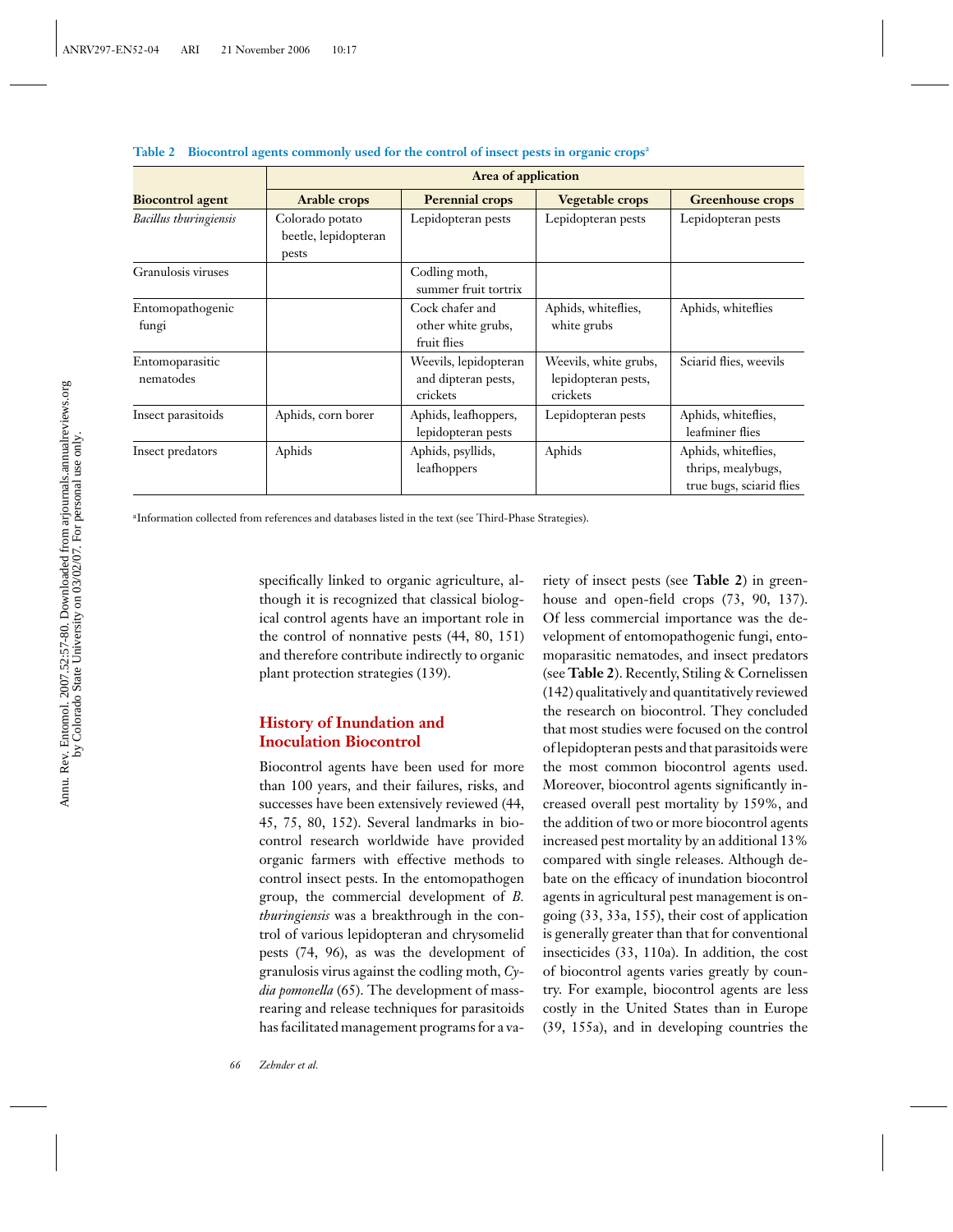## **Limitations of Third-Phase Strategies**

Organic farmers all over the world use commercially available agents for inundation or inoculation biocontrol that are in most cases pest species-specific and native to the region. In closed-greenhouse systems, organic farmers successfully use nonnative predator and parasitoid species. In organic farming, priority is given to the use of biocontrol agents, with their relatively minor nontarget effects, over the application of broad-spectrum insecticides of botanical or mineral origin. However, because biocontrol agents lack broadspectrum activity and because of challenges and costs involved with the registration process, only those biocontrol agents with a potential market for large-acreage crops are considered for commercial development. Therefore, many biocontrol agents for less important pests/crops never pass beyond the developmental stage. An example is the identification of an Australian endemic mite, *Typhlodromips montdorensis*, as a potential biological control agent of mite and insect pests of protected cropping including western flower thrips, *Frankliniella occidentalis* (141). Massrearing of biocontrol agents is often done by small companies whose employees may have little knowledge of biocontrol agent biology or conditions influencing performance, resulting in suboptimal or inconsistent product quality (155a). However, the quality of mass-reared biocontrol agents has improved owing to more efficient production systems (154).

Although some of the abovementioned factors have limited the utilization of biocontrol agents in conventional farming, organic farmers regularly use biocontrol agents in spite of limitations because they lack the arsenal of synthetic insecticides available to conventional farmers. Critical information is

lacking on how to effectively integrate firstand second-phase strategies with inundation and inoculation biological control. For example, it is not clear how effectively conservation biocontrol can be combined with other forms of biocontrol and other organic agricultural practices, but early results are encouraging (33).

## **FOURTH-PHASE STRATEGIES**

#### **Regulation of Insecticides, Pheromones, and Repellents**

Fourth-phase strategies include the application of insecticides of biological and mineral origin, pheromones for mating disruption, and repellent agents as physical barriers. In organic agriculture these are used as a last option for the control of pests when all methods used in preceding phases have failed. The criteria for the evaluation of whether these agents can be used in organic agriculture are provided by the IFOAM Basic Standards for Production and Processing (81), which forms the basis of all national regulations (35, 150). The most important criterion is the nonsynthetic origin of these agents. One allowed exception is the use of synthetic pheromones, which may be used for mating disruption in organic agriculture because they are contained in dispensers and therefore do not come into contact with crops.

The criteria for approved substances differ between the national organic standard organizations with respect to impacts on the environment and on human and animal health. For example, the European Union, in contrast with the United States, does not allow the application of tobacco-based products because of human toxicity and side effects on beneficial organisms. However, further restrictions apply at the country level even within the European Union. For example, rotenone, an insecticidal agent, may be applied in E.U. organic agriculture; however, it is not registered in Germany because it is toxic to fish. Other insecticidal agents such as ryania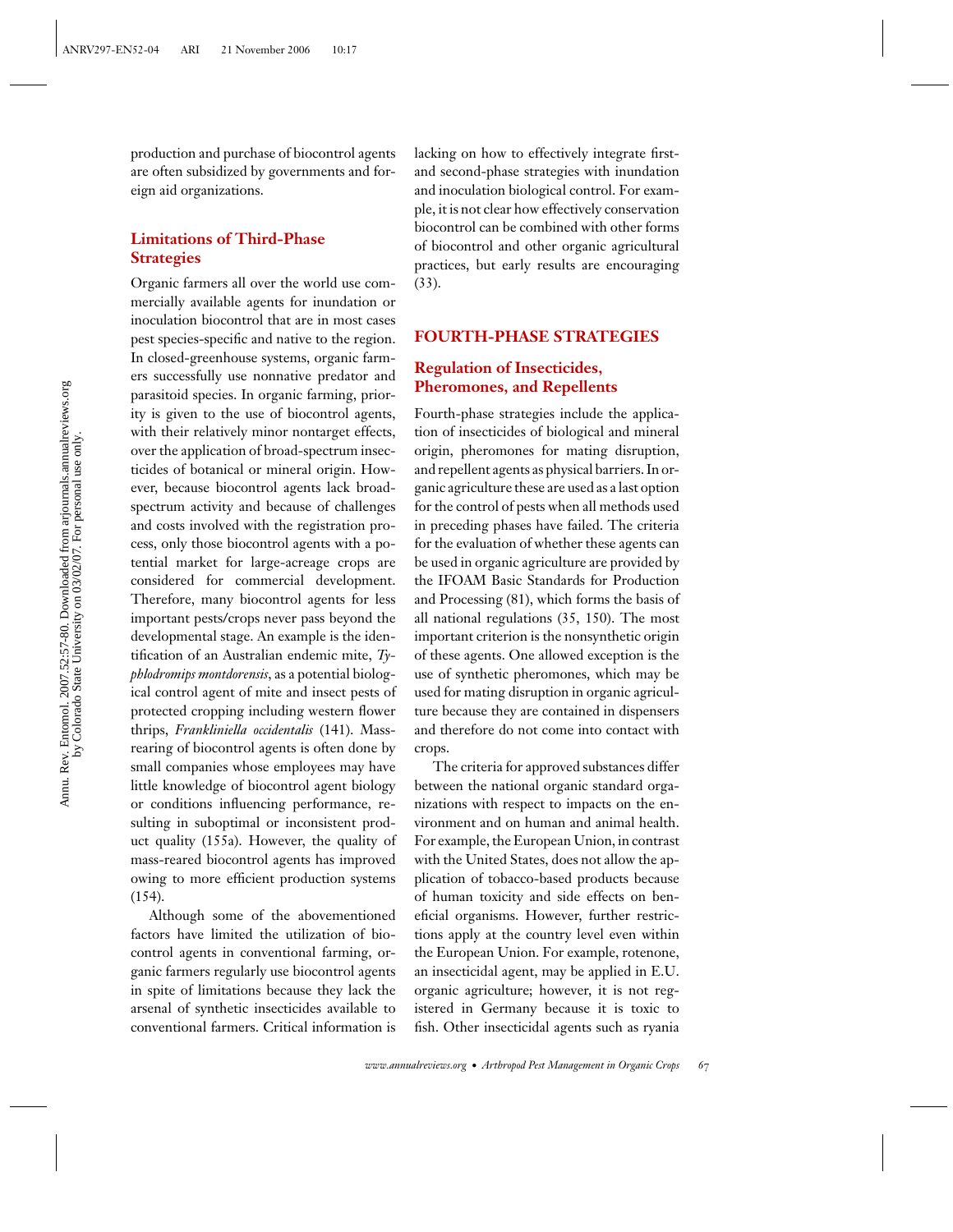(*Ryania speciosa*) or sabadilla (*Schoenocaulon officinale*) have not been used as extensively in Europe as in the United States. This trend also applies to spinosad, an environmentally safe insecticidal agent obtained from the bacterium *Saccharopolyspora spinosa* through fermentation. In European countries, spinosad products may be used only if they are obtained directly from microbial production, whereas the United States and Switzerland allow use of the purified toxin. These differences in regulations provide obstacles to international trade and lead to variability in the labeling of organic food.

A broad array of pest-repellent products, including homemade herbal teas, plant extracts, and fermentation products, and industrial clay and rock powder products (e.g., kaolin) are authorized for use in organic agriculture. Nevertheless, the use of homemade products has declined in recent years because of the commercialization of standardized industrial products.

#### **Current Status**

The range of insecticidal agents and frequency of use in organic farming vary depending on the crop and the cropping system. For example, although insecticides are rarely used in organic field corn production, they play an important role in organic vegetable, fruit, and wine production, where they are needed for the management of sucking and chewing insects. The most important botanical insecticides used in organic farming are listed in **Supplemental Table 2** (follow the Supplemental Material link from the Annual Reviews home page at **http://www.annualreviews. org**).

While botanical insecticides such as pyrethrum, rotenone, neem, and plant oils are commonly used in organic farming (83), others such as ryania, nicotine, and sabadilla are used less frequently. In tree fruit production, mineral oils are applied during winter dormancy to kill the overwintering developmental stages of pests. In greenhouse production, insecticides are used sparingly and consist mainly of insecticidal soaps directed against aphids to ensure that beneficial insects, the most commonly used form of pest management in greenhouses, are not harmed. Spinosad is used on a variety of crops to control a number of insect pests (16). In orchards and vineyards, sex pheromones are also used to disrupt mating of various lepidopteran pests. New repellents such as kaolin clay are effective in controlling various insects in different crops and in some cases can even replace insecticide treatments (30, 43, 106, 164). Organic farmers also produce certain plant (e.g., garlic, black pepper, and stinging nettle) and compost extracts to yield teas and washes to control aphids and other insects (107, 125).

## **Research on Fourth-Phase Strategies for Organic Systems**

Insecticides of biological and mineral origin approved for organic systems have been developed and tested on a variety of crops including vegetable, fruit, and vine crops (48, 159, 165). The use of pyrethrin (extract of chrysanthemum) is restricted owing to side effects on many species of beneficial organisms. Azadirachtin preparations (extract of neem kernels) are now replacing pyrethrin to a large extent because of more specific ingestion toxicity effects and low impact on beneficial organisms. In apple and potato production, azadirachtin has been used effectively to control the rosy apple aphid (163) and the Colorado potato beetle (95), respectively. Spinosad is one of the few relatively new insecticidal agents used in organic farming. It has been successfully tested worldwide against a large number of insects on various crops (16, 123). Its limited use in Europe, however, shows that organic farmers are not merely substituting approved insecticides for prohibited materials and that short-term, suppressive tactics are used only as a last resort. New research on the application of quassia extract (bitter wood, *Quassia amara*) for the control of the apple sawfly and woolly apple aphid in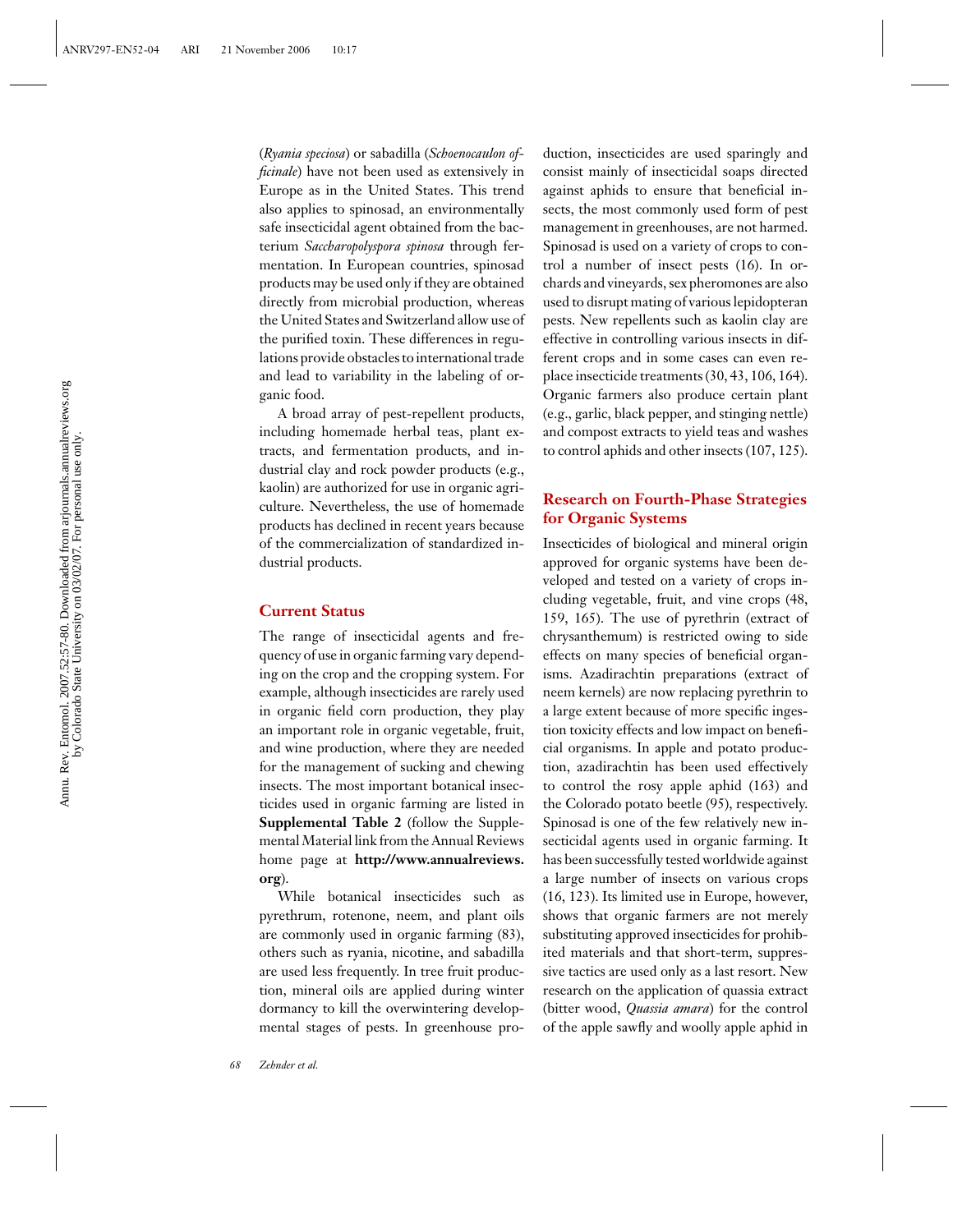fruit production has yet to demonstrate the full potential of all available active ingredients (68).

Recent research on the use of pheromones for mating disruption against various lepidopteran pests in organic fruit, vine, and vegetable crops has focused on the monitoring of damaging insects such as the pea moth, *Cydia nigricana*, the olive fruit fly, *Bactrocera oleae*, and the cutworm, *Agrotis* spp. (2, 26, 128). Noninsecticidal repellent agents such as kaolin were recently developed and tested in the United States and Europe to protect organic crops from insect pests (43, 47, 164).

## **Limitations of Fourth-Phase Strategies**

Natural insecticides are generally less stable than synthetic materials and degrade quickly in the environment, meaning that they are also less potent and have shorter residual periods than their synthetic counterparts. Therefore, satisfactory arthropod pest management can be achieved only when insecticide use is integrated with other strategies, such as timing applications to minimize harmful effects on beneficial organisms. Much work is still needed to develop insecticide treatment threshold levels for organic farming systems in which natural enemies are prevalent. One of the major barriers to the commercialization of new, selective insecticides of natural origin is that there generally must be a large marketing base in conventional plant protection to cover the high costs associated with obtaining marketing approval (83). Nonetheless, if the quality and efficacy of natural products such as teas, extracts, and fermentation products could be enhanced by commercial research and development programs, better solutions for typical problems of plant protection in organic farming could be found.

## **CONCLUSIONS**

The classification of arthropod pest management methods into four phases as described in this article stresses the spectrum of approaches ranging from those that operate in a purely preventative manner to curative methods generally withheld as a last resort. However, the integration of methods from various phases is important. Such integration is apparent in the documentation for all organic standards but there is a need to better realize such integration in practice.

In practice, first-phase considerations such as where to establish an organic production system may need to consider aspects such as landscape complexity to ensure that sufficient seminatural landscape elements are present to serve as sources of natural enemies that could be attracted by second-phase conservation biological control methods. Secondphase tactics could be used in combination with inoculation and inundation methods to improve the success of the release strategies in an approach dubbed integrated biological control (IBC) (66). For example, the Australian endemic egg parasitoid *Trichogramma carverae* is reared commercially for mass release in vineyards for the control of the light brown apple moth, *Epiphyas postvittana*. The parasitoid's longevity is very short, however, limiting its impact on the target and necessitating accurate monitoring so that releases coincide with the peak in host egg densities. Begum et al. (17, 18) showed that the longevity and fecundity of this natural enemy can be improved by providing it access to nectar-producing plants such as alyssum, *Lobularia maritima*, in organic vineyards. Using a different approach, Lundgren et al. (105) demonstrated that weekly sprays of sucrose (an artificial plant-based food) did not improve rates of egg parasitism by *Trichogramma brassicae* following inundative releases in cabbage, compared with an inundative release only or with untreated control treatments. A particularly exciting prospect for the integration of methods is attract-and-reward, which is currently being tested at Lincoln University in New Zealand. Here, a fourth-phase method, lures containing synthetic herbivoreinduced plant volatiles, which attract beneficial insects in the field (85, 122), is combined **IBC:** integrated biological control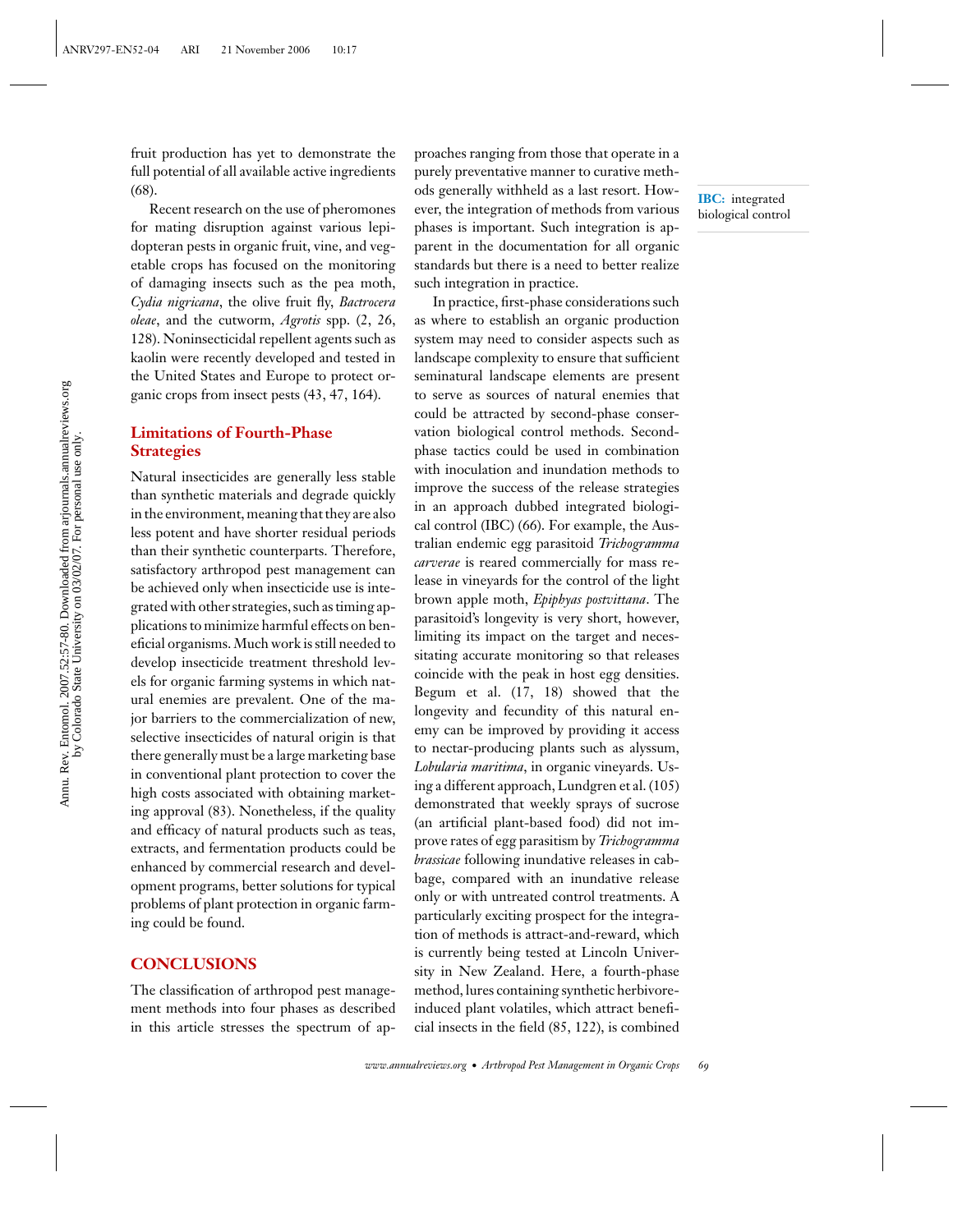with a second-phase method, rows of flowering buckwheat planted as understories throughout the vineyard as a food reward for parasitoid wasps (24) in an effort to improve the control of *E. postvittana*. Presumably such lures would be allowable so long as the synthetic material did not contact the crop plants, reflecting the current status of synthetic sex pheromone dispensers.

For an organic farm to achieve adequate levels of natural enemy activity, it would be costly to rely upon inundative or inoculative releases alone. Rather, it is important that sufficient source habitat patches are available for naturally occurring predators and parasitoids, that these are sufficiently close to the areas under production or that corridor features are implemented, and that the crops themselves are made attractive to natural enemies. Leys and short-rotation coppice hedges, for example, have value in increasing the diversity and activity of cereal aphid parasitoids (100). If vegetation is not managed to enhance natural enemy impact, pest management will depend heavily on input substitution using third- and fourth-phase strategies.

The successful integration of methods will need to be informed by future studies that provide a clearer understanding of the effects of scale. A meta-analysis of the effects on biodiversity of organic farming (20) highlighted the importance of this factor. While species richness of predatory insects was generally increased in organic farming, compared with conventional practice this effect was most

pronounced in small-scale studies. Studies at the landscape scale, in contrast, showed local farming practice (e.g., organic production) to have only a small effect. For an organic farmer, however, being within a landscape dominated by conventional farms with high pesticide input may be disadvantageous. Such regions likely have low natural enemy densities as a result of broad-spectrum pesticide use and few noncrop refuges.

Future studies of the effects of organic agriculture on natural enemies and pests will need to cover several scales (including the landscape scale) rather than confining to within-field or even paired-field studies. The strong effects of scale and the nature of the landscape setting of a given farm show that organic agriculture is neither a panacea nor a prerequisite for achieving ecologically based pest management.

Finally, the volume of pest management research conducted on organic systems is small compared with the far wider literature on integrated pest management for conventional crops. Accordingly, there is a need for more research to be conducted on certified organic land and investigators may be usefully informed by mining the IPM literature. Although modern synthetic pesticides with narrow-spectrum activity and reduced environmental and human health risks are disallowed in organic agriculture, other biological and cultural methods developed for conventional crops may prove useful.

#### **SUMMARY POINTS**

- 1. Despite the growth of organic agriculture, there has been a lack of research-based information to address the need for a greater understanding of the mechanisms operating in organic systems, including plant-pest interactions.
- 2. The underlying principles of arthropod pest management in organic systems involve the adoption of ecologically sound practices specified by international and national organic production standards. Of highest priority, indirect, preventative measures should be considered early in the adoption process, followed by more direct and curative measures as required.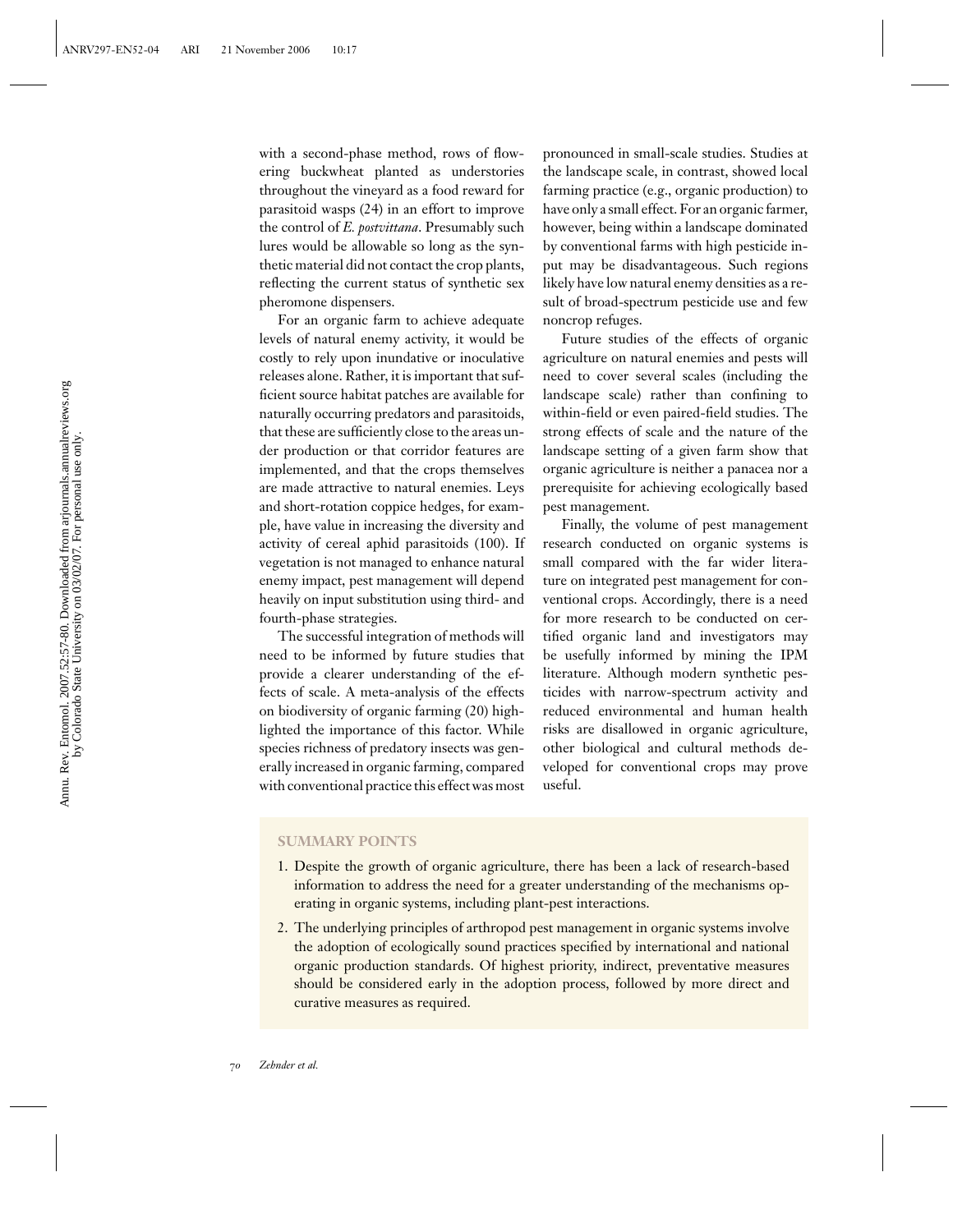- 3. The optional release of biological control agents gives farmers the ability to react rapidly when pest populations increase. But the limited number of commercially available agents points to the need for research to successfully combine inundation and inoculation biological control agents with other organic pest management practices.
- 4. Although approved insecticides are used as a last option for the control of pests, they play an important role in organic agriculture, particularly in vegetable, fruit, and wine/grape production.
- 5. Future studies of the effects of organic agriculture on natural enemies and pests are encouraged, particularly those that cover several spatial scales, including that of the landscape, rather than confining to within-field or even paired-field studies.

## **ACKNOWLEDGMENTS**

The authors are grateful to Janet McLeod Scott for invaluable assistance with manuscript and bibliographical formatting.

## LITERATURE CITED

- 1. Adam KL. 2005. *Sweetpotato: organic production*. **http://attra.org/attra-pub/PDF/ sweetpotato.pdf**
- 2. Alexandrakis V, Varikou K, Kalaitzaki A. 2005. *Study of trapping systems for control of* Bactrocera oleae *(Gmelin) (Diptera: Tephritidae) in Crete olive groves*. Presented at Researching Sustainable Systems—Proc. Int. Sci. Conf. Org. Agric., Adelaide, Aust., pp. 21–23
- 3. Altieri M. 1992. Agroecological foundations of alternative agriculture in California. *Agric. Ecosyst. Environ.* 39:23–53
- 4. Altieri MA, Nicholls C. 2003. Soil fertility and insect pests: harmonizing soil and plant health in agroecosystems. *Soil Tillage Res.* 72:203–11
- **5. Altieri MA, Ponti L, Nicholls C. 2005. Enhanced pest management through soil health: toward a belowground habitat management strategy.** *Biodynamics* **(Summer) pp. 33–40**
- 6. Alyokhin A, Atlihan R. 2005. Reduced fitness of the Colorado potato beetle (Coleoptera: Chrysomelidae) on potato plants grown in manure-amended soil. *Environ. Entomol*. 34:963–68
- 7. Alyokhin A, Porter G, Groden E, Drummond F. 2005. Colorado potato beetle response to soil amendments: a case in support of the mineral balance hypothesis? *Agric*. *Ecosyst. Environ*. 109:234–44
- 8. Andow DA. 1991. Vegetational diversity and arthropod population response. *Annu. Rev. Entomol*. 36:561–86
- 8a. Anonymous. 2003. *The Global Market for Organic Food and Drink*. London: Org. Monit. 147 pp.
- 9. Arancon NQ, Galvis P, Edwards C. 2004. Suppression of insect pest populations and damage to plants by vermicomposts. *Biores. Technol.* 96:1137–42
- 10. Armstrong G, McKinlay RG. 1997. Vegetation management in organic cabbages and pitfall catches of carabid beetles. *Agric. Ecosyst. Environ*. 64:267–76
- 11. Aselage J, Zehnder G. 2005. Industry perspective on research priorities for IPM in organic crops for processing. *Organic Res.* (May) pp. 3–7

**5. Supports the idea that soil health should be considered a key component of pest management.**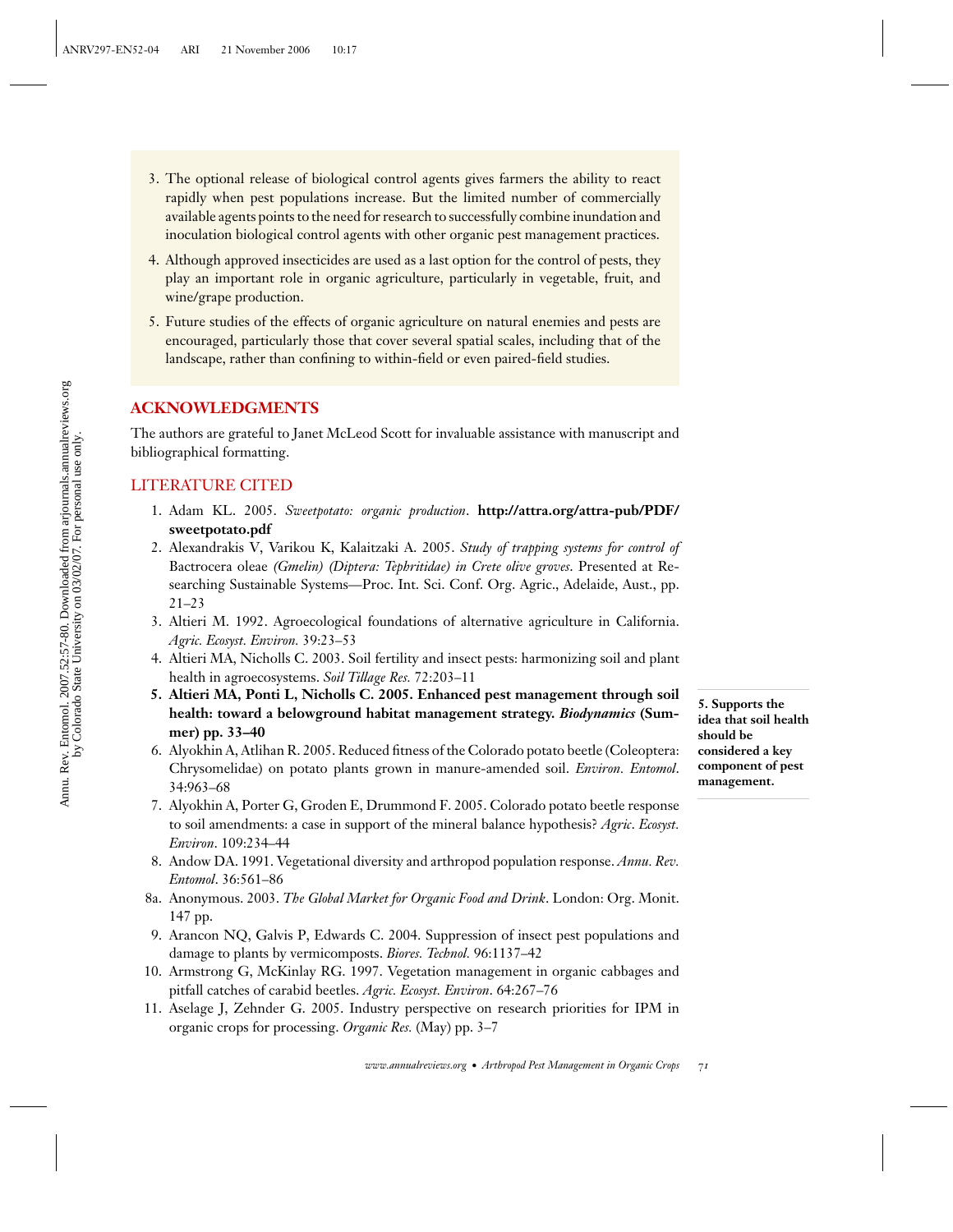**20. Supports the notion that higher diversity and abundance of natural enemies contribute to pest control in organic farms.**

- 12. Atherton BC, Morgan MT, Shearer SA, Stombaugh TS, Ward AD. 1999. Site-specific farming: a perspective on information needs, benefits and limitations. *J. Soil Water Conserv.* 51:66–71
- 13. Bajwa I, Kogan M. 2004. Cultural practices: springboard to IPM. In *Integrated Pest Management: Potential, Constraints and Challenges*, ed. O Koul, GS Dhaliwal, GW Cuperus, pp. 21–38. Wallingford, UK: CABI Publ.
- 14. Balazs K, Molnar M, Bujaki G, Gonda I, Kracsony D, Bartha J. 1997. Possibility and problems of organic apple growing in Hungary. *Biol. Agric. Hortic.* 15:233–40
- 15. Barbosa P. 1998. *Conservation Biological Control*. San Diego: Academic
- 16. Barry J, Sciarappa W, Teixeira L, Polavarapu S. 2005. Comparative effectiveness of different insecticides for organic management of blueberry maggot (Diptera: Tephritidae). *J. Econ. Entomol.* 98:1236–41
- 17. Begum M, Gurr GM, Wratten SD, Hedberg PR, Nicol HI. 2004. The effect of floral nectar on the efficacy of the grapevine leafroller parasitoid, *Trichogramma carvarae*. *Int. J. Ecol. Environ. Sci.* 30:3–12
- 18. Begum M, Gurr GM, Wratten SD, Hedberg PR, Nicol HI. 2006. Using selective food plants to maximize biological control of vineyard pests. *J. Appl. Ecol*. 43:547–54
- 19. Benbrook CM, Groth E, Holloran JM, Hansen MK, Marquardt S. 1996. *Pest Management at the Crossroads*. Yonkers, NY: Consum. Union. 272 pp.
- **20. Bengtsson J, Ahnstrom J, Weibull AC. 2005. The effects of organic agriculture on biodiversity and abundance: a meta-analysis.** *J. Appl. Ecol***. 42:261–69**
- 21. Berlinger MJ, Dahan R, Mordechi S. 1988. Integrated pest management of organically grown greenhouse tomatoes in Israel. *Appl. Agric. Res.* 3:233–38
- 22. Bernays EA, Chapman RF. 1994. *Host-Plant Selection by Phytophagous Insects*. New York: Chapman & Hall. 305 pp.
- 23. Berndt LA, Wratten SD. 2005. Effects of alyssum flowers on the longevity, fecundity and sex ratio of the leafroller parasitoid *Dolichogenidea tasmanica*. *Biol. Control* 32:65–69
- 24. Berndt LA, Wratten SD, Scarratt SL. 2006. The influence of floral resource subsidies on parasitism rates of leafrollers (Lepidoptera: Tortricidae) in New Zealand vineyards. *Biol. Control* 37:50–55
- 25. Blumberg AY, Hendrix PF, Crossley JDA. 1997. Effects of nitrogen source on arthropod biomass in no-tillage and conventional tillage grain sorghum agroecosystems. *Environ. Entomol.* 26:31–37
- 26. Böhm H, Krause T. 2005. The use of pheromone traps for monitoring click beetles (*Agriotes* spp.) in preceding crops to potatoes. See Ref. 68a, pp. 141–42
- 27. Boscheri S, Mantinger H. 1991. Biological-organic production of apples at the Laimburg experimental center: eight years of experiments. *Inform. Agric.* 47:97–101
- 28. Boucher TJ, Ashley R, Durgy R, Sciabarrasi M, Calderwood W. 2003. Managing the pepper maggot (Diptera: Tephritidae) using perimeter trap cropping. *J. Econ. Entomol*. 96:420–32
- 29. Brust GE. 1994. Natural enemies in straw-mulch reduce Colorado potato beetle populations and damage in potato. *Biol. Control* 4:163–69
- 30. Burgel K, Daniel C, Wyss E. 2005. Effects of autumn kaolin treatments on the rosy apple aphid, *Dysaphis plantaginea* (Pass.), and possible modes of action. *J. Appl. Entomol.* 129:311–14
- 31. Collier RH, Finch S. 2000. Strategies for reducing carrot fly (*Psila rosae* F.) damage in organic crops. *Med. Fac. Landbouww. Univ. Gent* 65:227–33
- 32. Collier RH, Finch S, Davies G. 2001. Pest insect control in organically produced crops of field vegetables. *Med. Fac. Landbouww. Univ. Gent* 66:259–67

*72 Zehnder et al.*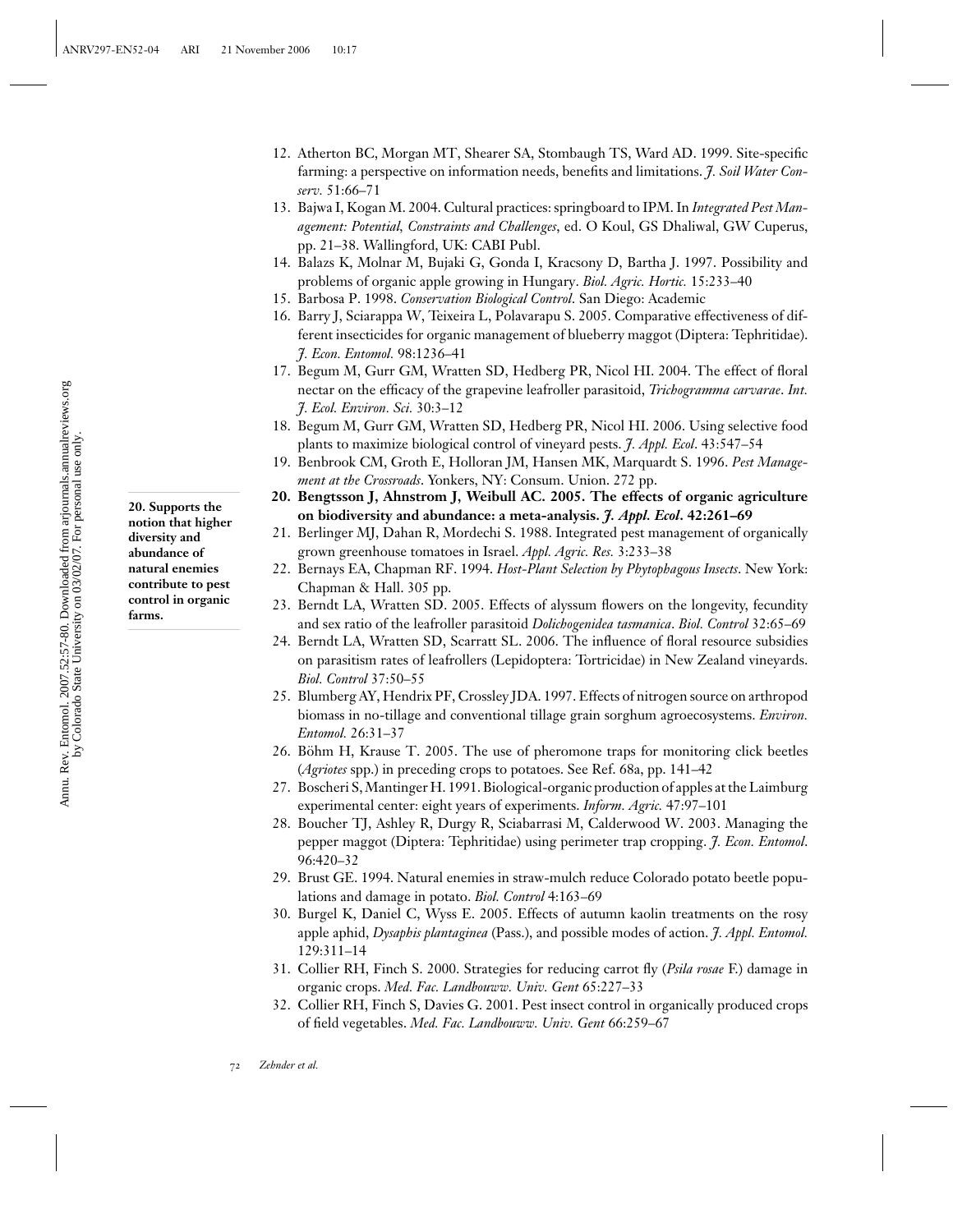- **33. Collier T, Van Steenwyk R. 2004. A critical evaluation of augmentative biocontrol.** *Biol. Control* **31:245–56**
- 33a. Collier T, Van Steenwyk R. 2006. How to make a convincing case for augmentative biological control. *Biol. Control*. 39:119–20
- 34. Collins KL, Boatman ND, Wilcox A, Holland JM, Chaney K. 2002. Influence of beetle banks on cereal aphid predation in winter wheat. *Agric. Ecosyst. Environ*. 93:337–50
- 35. CONSLEG. 1991. European Communities Council Regulation No. 2092/91 **http://europa.eu.int/eur-lex/en/consleg/pdf/1991/en 1991R2092 do 001.pdf**
- 36. Conte L, Chiarini F, Dalla Monta L. 2000. Comparison between two methods for biological control of *Aphis gossypii* Glover (Rhynchota, Aphididae) in organic greenhouse melons. *Proc. IFOAM Sci. Conf., 13th, Basel*, p. 126. Frick, Switz.: vdf Hochschulverlag
- 37. Cook SM, Pickett JA. 2007. Pushing insects around: the use of 'push-pull' strategies in integrated pest management. *Annu. Rev. Entomol*. 52:375–400
- 38. Cranshaw W, Bartolo M, Schweissing F. 2001. Control of squash bug injury: management manipulations at the base of pumpkin. *Southwest. Entomol*. 26:147–50
- 39. Cranshaw W, Scarl DC, Cooper D. 1996. A review of 1994 pricing and marketing by suppliers of organisms for biological control of arthropods in the United States. *Biol. Control* 6:291–96
- 40. Culliney T, Pimentel D. 1986. Ecological effects of organic agricultural practices on insect populations. *Agric. Ecosyst. Environ*. 15:253–66
- 41. Daane KM, Smith RJ, Klonsky KM, Bentley WJ. 2005. Organic vineyard management in California. *Organic Res.* (May) pp. 37N–55N
- 42. Daane KM, Yokota GY, Zheng Y, Hagen KS. 1996. Inundative release of common green lacewings (Neuroptera: Chrysopidae) to suppress *Erythroneura variabilis* and *E*. *elegantula* (Homoptera: Cicadellidae) in vineyards. *Environ. Entomol.* 25:1224–34
- 43. Daniel C, Pfammatter W, Kehrli P, Wyss E. 2005. Processed kaolin as an alternative insecticide against the European pear sucker, *Cacopsylla pyri* (L.). *J. Appl. Entomol.* 129:363–67
- 44. DeBach P, ed. 1964. *Biological Control of Insect Pests and Weeds*. London: Chapman & Hall. 844 pp.
- 45. DeBach P, Rosen D, eds. 1991. *Biological Control by Natural Enemies*. Cambridge, UK: Cambridge Univ. Press. 440 pp.
- 46. Delate K, DeWitt J, McKern A, Turnbull R. 2005. Integrated approaches to organic pest management in Midwestern USA: case studies of three crops. *Organic Res.* (May) 8N–15N
- 47. Delate K, Friedrich H. 2004. Organic apple and grape performance in the midwestern U.S. *Acta Hortic.* 638:309–20
- 48. Delbac L, Maille E, Hivert F, Clerjeau M. 2005. Impact of rotenone treatment on vineyard phytoseiid mites. *Phytoma* 580:42–45
- 49. Desneux N, Decourtye A, Delpuech JM. 2007. The sublethal effects of pesticides on beneficial arthropods. *Annu. Rev. Entomol*. 52:81–106
- 50. Döring T, Heimbach U, Thieme T, Saucke H. 2006. Aspects of straw mulching in organic potatoes. II. Effects on potato virus Y, *Leptinotarsa decemlineata* (Say) and tuber yield. *Nachr. Dtsch. Pflanzenschutzd.* 58:93–97
- 51. Drinkwater LE, Letourneau DK, Workneh F, van Bruggen AHC, Shennan C. 1995. Fundamental differences between conventional and organic tomato agroecosystems in California. *Ecol. Appl*. 5:1098–112

**33. A review on effectiveness, costs, and ecological limits of biocontrol agents.**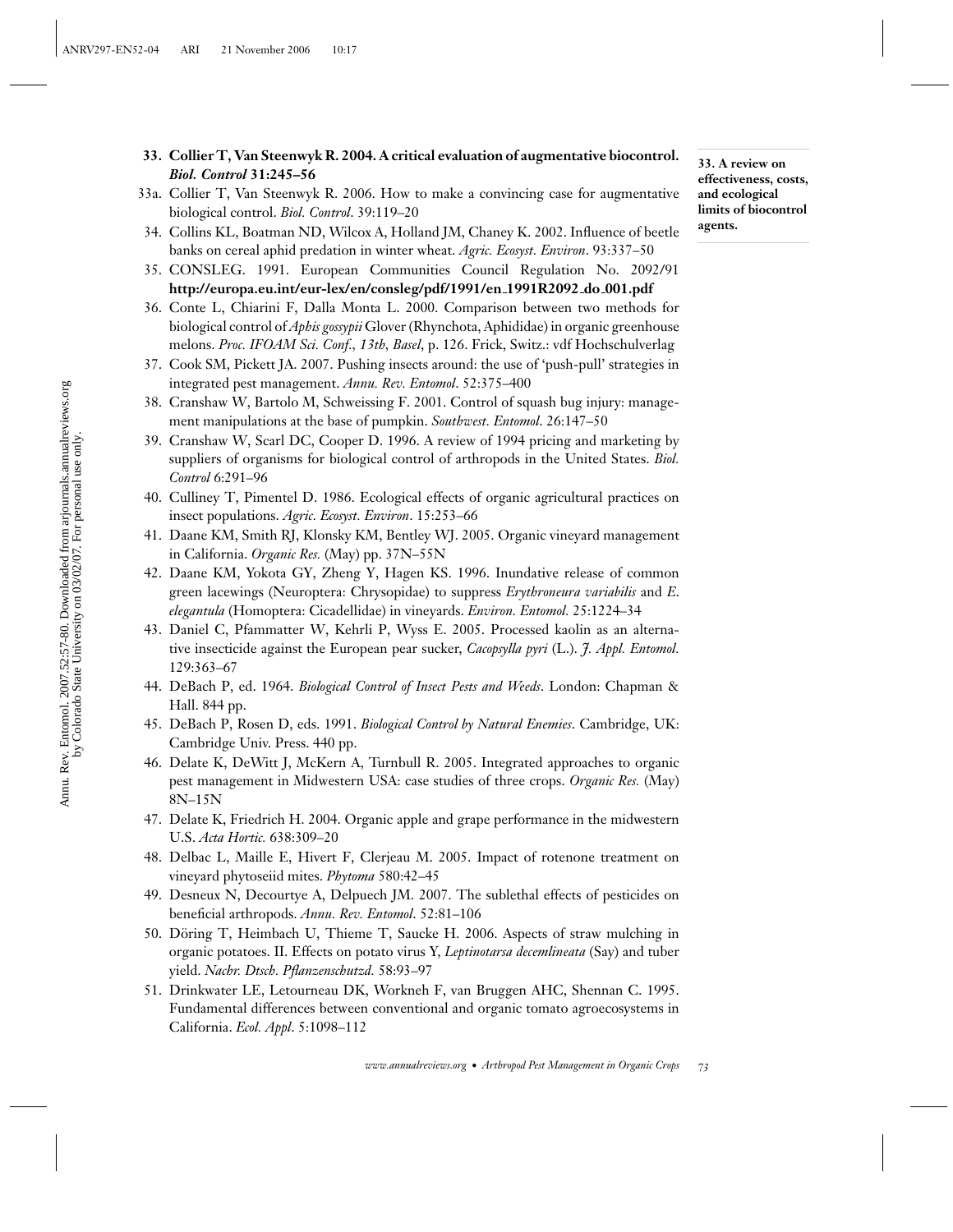- 52. Dufour R. 2001. *Biointensive integrated pest management*. **http://www.attra.org/attrapub/ipm.html**
- 53. Edwards CA, Stinner BA. 1990. The use of innovative agricultural practices in a farm systems context for pest control in the 1990s. *Proc. Brighton Crop. Prot. Conf. Pests Dis.* 2:679–84
- 54. Eigenbrode S, Pimentel D. 1988. Effects of manure and chemical fertilizers on insect pest populations on collards. *Agric. Ecosyst. Environ*. 20:109–25
- 55. Eigenbrode SD, Trumble JT. 1994. Host plant resistance to insects in integrated pest management in vegetable crops. *J. Agric. Entomol*. 11:201–24
- 56. Eilenberg E, Hajek A, Lomer C. 2001. Suggestions for unifying the terminology in biological control. *BioControl* 46:387–400
- 57. El-Zik KM, Grimes DW, Thaxton PM. 1989. Cultural management and pest suppression. In *Integrated Pest Management Systems and Cotton Production*, ed. RE Frisbie, KM El-Zik, LT Wilson, pp. 11–36. New York: Wiley
- 58. Flaherty DL, Wilson LT. 1999. Biological control of insects and mites on grapes. In *Handbook of Biological Control*, ed. TS Bellows, TW Fisher, pp. 853–69. New York: Academic
- 59. Frank SD, Shrewsbury PM. 2004. Effect of conservation strips on the abundance and distribution of natural enemies and predation of *Agrotis ipsilon* (Lepidoptera: Noctuidae) on golf course fairways. *Environ. Entomol*. 33:1662–72
- 60. Fritz RS, Simms EL, eds. 1992. *Plant Resistance to Herbivores and Pathogens: Ecology, Evolution and Genetics*. Chicago: Univ. Chicago Press. 577 pp.
- 61. Fuller RJ, Norton LR, Feber RE, Johnson PJ, Chamberlain DE, et al. 2005. Benefits of organic farming to biodiversity vary among taxa. *Biol. Lett*. 1:431–34
- 62. Garcia A, Moscardi F, Correa-Ferreira BS, Peres WAA, Panizzi AR, et al., eds. 2003. *Organic Soybeans: Alternatives for Management of Insect Pests*. Londrina, Brazil: Embrapa Soja. 84 pp.
- 63. Gatehouse JA. 2002. Plant resistance towards insect herbivores: a dynamic interaction. *New Phytol*. 156:145–69
- 64. Glen D. 2000. The effects of cultural measures on cereal pests and their role in integrated pest management. *Int. Pest Manag. Rev.* 5:25–40
- 65. Glen DM, Payne CC. 1984. Production and field evaluation of codling moth granulosis virus for control of *Cydia pomonella* in the United Kingdom. *Ann. Appl. Biol.* 104:87–98
- 65a. Granatstein D, Kirby E. 2006. *The changing face of organic tree fruit production*. Presented at 1st Int. Apple Pear Symp., Wolfville, Nova Scotia. **http://www.organicagcentre. ca/AppleSymposium/granatstein.html**
- 66. Gurr GM, Wratten SD. 1999. 'Integrated biological control': a proposal for enhancing success in biological control. *Int. J. Pest Manag.* 45:81–84
- **67. Gurr GM, Wratten SD, Altieri MA, eds. 2004.** *Ecological Engineering for Pest Management: Advances in Habitat Manipulation for Arthropods***. Wallingford, UK: CABI Publ.**
- 68. Häseli A, Zingg D. 2004. Effect of Quassan, a Quassia product, against sawflies (*Hoplocampa testudinea*). *Proc. 11th Int. Conf. Cultiv. Technique Phytopathol. Probl. Org. Fruit-Growing Vitic.*, pp. 22–27. Weinsberg, Ger: Fördergemeinschaft Okologischer Obstbau e.V.
- 68a. Heß J, Rahmann G, eds. 2005. *Ende der Nische, Beiträge zur 8. Wissenschaftstagung Okologischer Landbau ¨* . Kassel, Ger.: Kassel Univ. Press

**67. Devoted to recent research on ecological engineering approaches to reduce pest densities by enhanced biological control and intercropping.**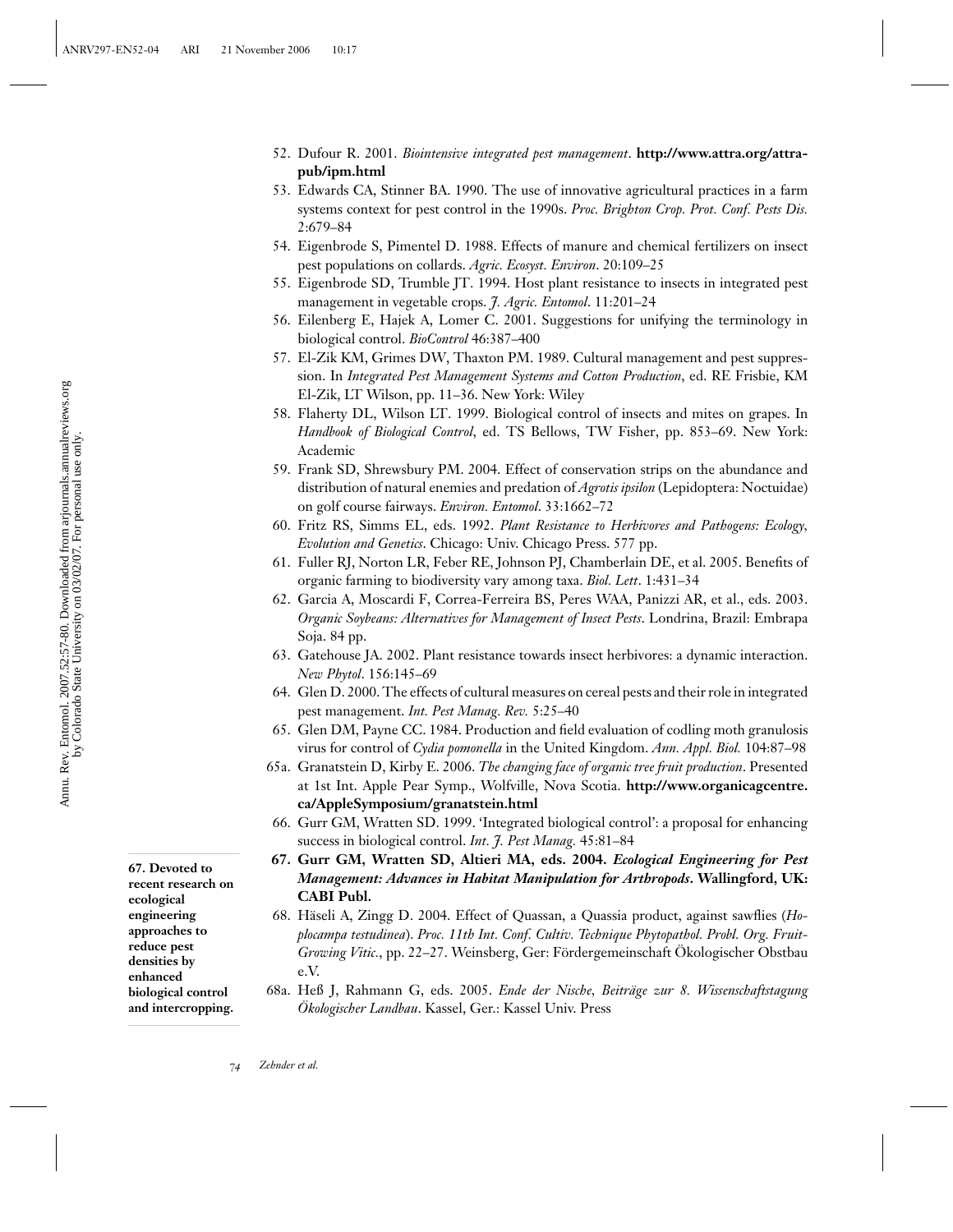Annu. Rev. Entomol. 2007.52:57-80. Downloaded from arjournals.annualreviews.org<br>by Colorado State University on 03/02/07. For personal use only. Annu. Rev. Entomol. 2007.52:57-80. Downloaded from arjournals.annualreviews.org by Colorado State University on 03/02/07. For personal use only.

- **69. Heimpel GE, Jervis MA. 2005. Does floral nectar improve biological control by parasitoids? In** *Plant-Provided Food for Carnivorous Insects: A Protective Mutualism and Its Applications***, ed. FL Wackers, PCJ van Rijn, J Bruin, pp. 267–304. ¨ Cambridge, UK: Cambridge Univ. Press**
- 70. Helenius J. 1997. Spatial scales in ecological pest management: importance of regional crop rotations. *Biol. Agric. Hortic.* 15:163–70
- 71. Hesler LS, Grigarick AA, Oraze MJ, Palrang AT. 1993. Arthropod fauna of conventional and organic rice fields in California. *J. Econ. Entomol.* 86:149–58
- 72. Hill SB. 1989. Cultural methods of pest, primarily insect, control. *Proc. Annu. Meet. Can. Pest Manag. Soc.* pp. 85–94
- 73. Hoddle MS, van Driesche RG, Sanderson JP. 1998. Biology and use of the whitefly parasitoid *Encarsia formosa*. *Annu. Rev. Entomol.* 43:645–69
- 74. Hofte H, Whiteley HR. 1989. Insecticidal crystal proteins of *Bacillus thuringiensis*. *Microbiol. Rev.* 53:242–55
- 75. Hokkanen HMT, Lynch JM, eds. 2003. *Biological Control: Risks and Benefits*. Cambridge, UK: Cambridge Univ. Press. 236 pp.
- 76. Holland JM. 2004. The environmental consequences of adopting conservation tillage in Europe: reviewing the evidence. *Agric. Ecosyst. Environ*. 103:1–25
- 77. Hossain Z, Gurr GM, Wratten SD, Raman A. 2002. Habitat manipulation in lucerne (*Medicago sativa* L.): arthropod population dynamics in harvested and 'refuge' crop strips. *J. Appl. Ecol.* 39:445–54
- 78. Howard A. 1940. *An Agricultural Testament*. London: Oxford Univ. Press. 253 pp.
- 79. Howard FW, Oropeza C. 1998. Organic mulch as a factor in the nymphal habitat of *Myndus crudus* (Hemiptera: Auchenorrhyncha:Cixiidae). *Fla. Entomol*. 81:92–97
- **80. Huffaker CB, Messenger PS, eds. 1976.** *Theory and Practice of Biological Control***. New York: Academic. 788 pp.**
- 81. IFOAM. 2005. *Norms for Organic Production and Processing: IFOAM Basic Standards*. Bonn, Ger.: IFOAM. 148 pp.
- 82. Irvin NA, Scarratt SL, Wratten SD, Frampton CM, Chapman RB, Tylianakis JM. 2006. The effects of floral understoreys on parasitism of leafrollers (Lepidoptera: Tortricidae) on apples in New Zealand. *Agric. For. Entomol.* 8:25–34
- **83. Isman MB. 2006. Botanical insecticides, deterrents, and repellents in modern agriculture and increasingly regulated world.** *Annu. Rev. Entomol.* **51:45–66**
- 84. Jackson AW. 1988. Organic farming-crop protection implications. *Brighton Crop Prot. Conf. Pests Dis.* 1:103–9
- 85. James DG. 2005. Further field evaluation of synthetic herbivore-induced plant volatiles as attractants for beneficial insects. *J. Chem. Ecol.* 31:481–95
- 86. Kajimura T, Maeoka Y, Widiarta IN, Sudo T, Hidaka K, Nakasuji F. 1993. Effects of organic farming of rice plants on population density of leafhoppers and planthoppers. 1. Population density and reproductive rate. *Jpn. J. Appl. Entomol. Zool.* 37:137–44
- 87. Kean J, Wratten SD, Tylianakis J, Barlow N. 2003. The population consequences of natural enemy enhancement, and implications for conservation biological control. *Ecol. Lett.* 6:604–12
- 88. Kehrli P, Wyss E. 2001. Effects of augmentative releases of the coccinellid, *Adalia bipunctata*, and of insecticide treatments in autumn on the spring population of aphids of the genus *Dysaphis* in apple orchards. *Entomol. Exp. Appl.* 99:245–52
- 89. Khan ZR, Pickett JA. 2004. The 'push-pull' strategy for stemborer management: a case study in exploiting biodiversity and chemical ecology. See Ref. 67, pp. 155–64

**69. Provides a conceptual framework for evaluating the suggestion that nectar-producing plants can improve biological control of pests by supplying parasitoids with sugar.**

**80. A key review on research and implementation of biological control.**

**83. Provides a comprehensive review of the application of botanical insecticides in agriculture.**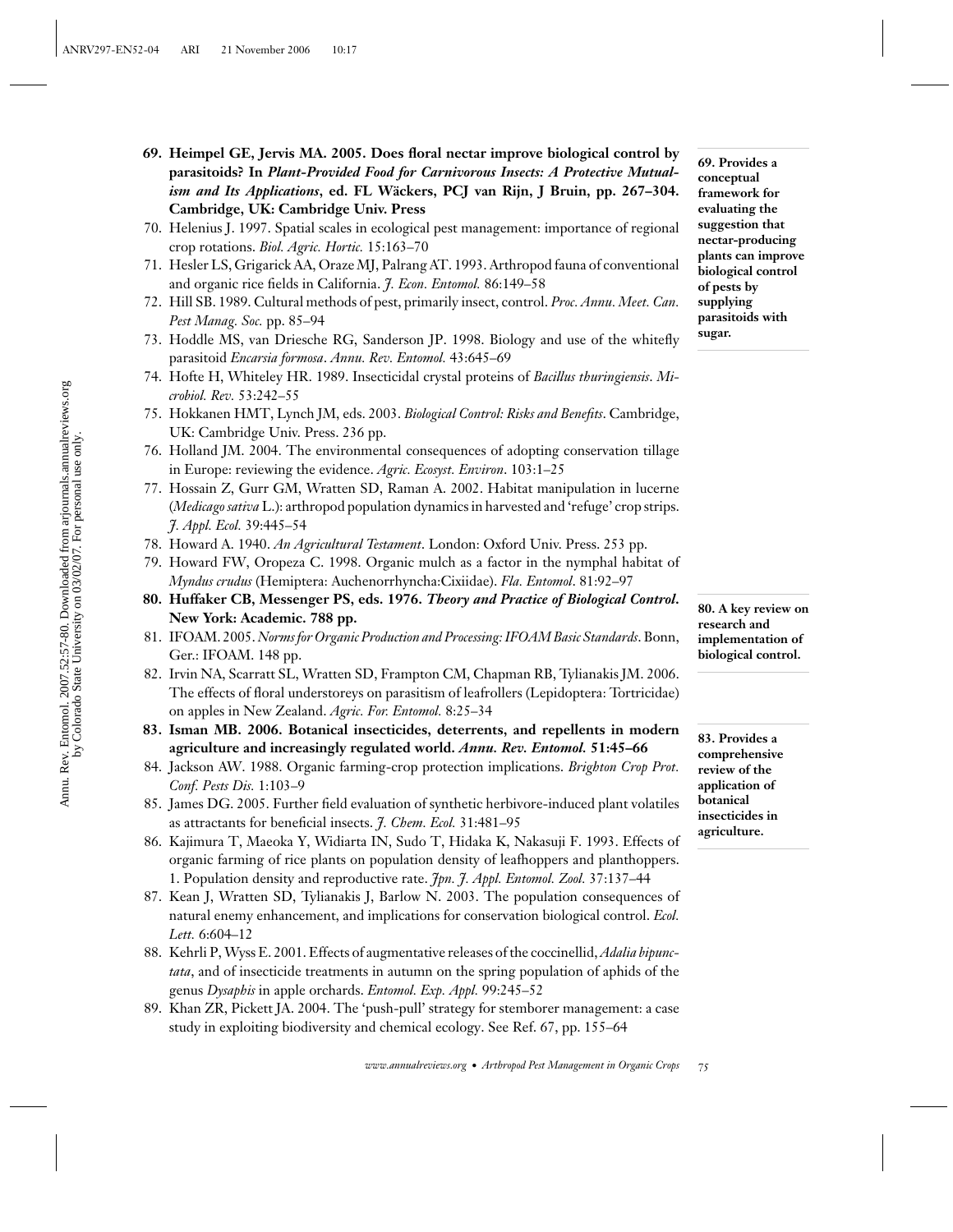**99. A seminal review on habitat manipulation (management) for nature conservation and biological control.**

- 90. King EG, Hopper KR, Powell JE. 1985. Analysis of systems for biological control of crop arthropod pests in the U.S. by augmentation of predators and parasites. In *Biological Control in Agricultural IPM Systems*, ed. MA Hoy, DC Herzog, pp. 201–27. London: Academic
- 91. Kirkegaard JA, Sarwar M, Matthiessen JN. 1998. Assessing the biofumigation potential of crucifers. *Acta Hortic*. 459:105–11
- 92. Kladivko E. 2001. Tillage systems and soil ecology. *Soil Tillage Res.* 61:61–76
- 93. Kogan M. 1994. Plant resistance in pest management. In *Introduction to Insect Pest Management*, ed. RL Metcalf, WH Luckman, pp. 73–128. New York: Wiley
- 94. Kogan M. 1998. Integrated pest management: historical perspectives and contemporary developments. *Annu. Rev. Entomol*. 43:243–70
- 95. Kuhne S, Pallutt B, Jahn M, Moll E. 2005. Comparative investigations to control Col- ¨ orado potato beetle (*Leptinotarsa decemlineata* Say) by neem, pyrethrum/rape oil and *Bacillus thuringiensis*. See Ref. 68a, pp. 129–32
- 96. Kumar PA, Sharma RP, Malik VS. 1997. The insecticidal proteins of *Bacillus thuringiensis*. *Adv. Appl. Microbiol.* 42:1–43
- 97. Kuske S, Daniel C, Wyss E, Sarraquigne J, Jermini M, et al. 2005. Biocontrol potential of entomopathogenic nematodes against nut and orchard pests. *IOBC/WPRS Bull*. 28:163– 67
- 98. LaMondia JA, Elmer WH, Mervosh TL, Cowles RS. 2002. Integrated management of strawberry pests by rotation and intercropping. *Crop Prot*. 21:837–46
- **99. Landis DA, Wratten SD, Gurr GM. 2000. Habitat management to conserve natural enemies of arthropod pests in agriculture.** *Annu. Rev. Entomol.* **45:175–202**
- 100. Langer V. 2001. The potential of leys and short rotation coppice hedges as reservoirs for parasitoids of cereal aphids in organic agriculture. *Agric. Ecosyst. Environ.* 87:81–92
- 101. Lavandero B, Wratten SD, Didham RK, Gurr G. 2006. Increasing floral diversity for selective enhancement of biological control agents: a double-edged sward? *Basic Appl. Ecol.* 7:236–43
- 102. Lavandero B, Wratten SD, Shishehbor P, Worner S. 2005. Enhancing the effectiveness of the parasitoid *Diadegma semiclausum* (Helen): movement after use of nectar in the field. *Biol. Control* 34:152–58
- 103. Letourneau DK, Goldstein B. 2001. Pest damage and arthropod community structure in organic vs conventional tomato production in California. *J. Appl. Ecol.* 38:557–70
- 103a. Lockie S, Halpin D. 2005. The 'conventionalisation' thesis reconsidered: structural and idealogical transformation of Australian organic agriculture. *Sociol. Rural* 45:284–307
- 104. Lorenz N, Zimmermann O, Hassan SA. 2003. Use of *Trichogramma* parasitoids against the leek moth (*Acrolepiopsis assectella*, Lep., Plutellidae) for the solution of plant protection problems in organic farming. *DGAAE Nachr*. 17:19
- 105. Lundgren J, Heimpel GE, Bomgren SA. 2002. Comparison of *Trichogramma brassicae* (Hymenoptera: Trichogrammatidae) augmentation with organic and synthetic pesticides for control of cruciferous Lepidoptera. *Environ. Entomol.* 31:1231–39
- 106. Maletta M, Tietjen W, Ghidiu G, Holmstrom K, Cowgill W. 2004. Evaluation of controls for flea beetle on eggplant in an organic production system.*Acta Hortic.* 638:341– 46
- 107. Marangoni B, Rombola A, Sorrenti G. 2004. Use of natural compounds for plant nutrition and protection in organic farmed orchards. *Bull. Oilb/Srop* 27:129–36
- 108. Mathews CR, Bottrell DG, Brown MW. 2004. Habitat manipulation of the apple orchard floor to increase ground-dwelling predators and predation of *Cydia pomonella* (L.) (Lepidoptera: Tortricidae). *Biol. Control* 30:265–73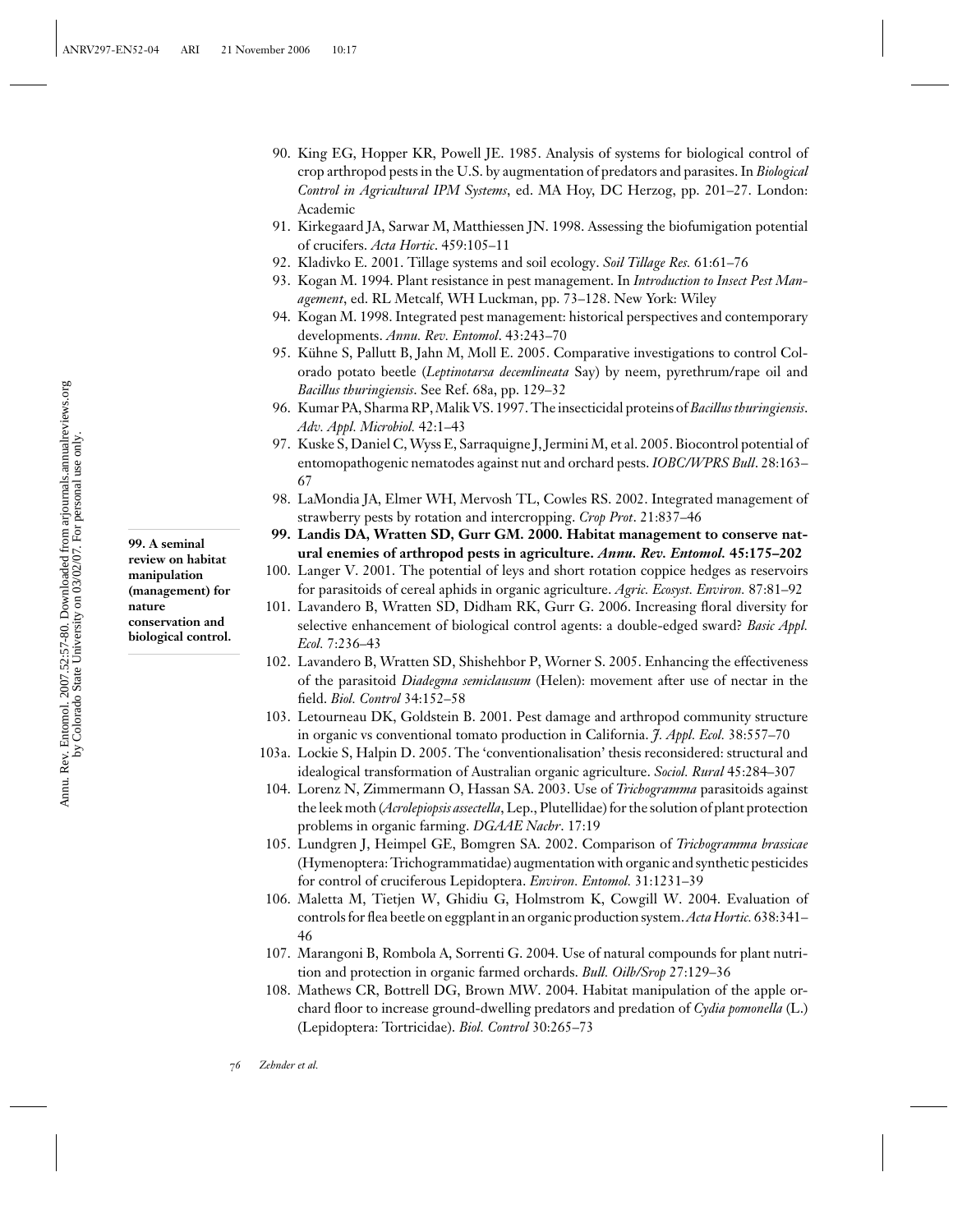- 109. Maxwell FG. 1985. Utilization of host plant resistance in pest management. *Insect Sci. Appl*. 6:437–42
- 110. McLaughlin A, Mineau P. 1995. The impact of agricultural practices on biodiversity. *Agric. Ecosyst. Environ*. 55:201–12
- 110a. Menzler-Hokkanen I. 2006. Socioeconomic significance of biological control. In *An Ecological and Societal Approach to Biological Control*, ed. J Eilenberg, HMT Hokkanen, pp. 13–25. Dordrecht, Neth.: Springer
- 111. Merrill MC. 1983. Bio-agriculture: a review of its history and philosophy. *Biol. Agric. Hortic*. 1:181–210
- 112. Mohamed AH, Lester PJ, Holtzer TO. 2000. Abundance and effects of predators and parasitoids on the Russian wheat aphid (Homoptera: Aphididae) under organic farming conditions in Colorado. *Environ. Entomol.* 29:360–68
- 113. Morales H. 2002. Pest management in traditional tropical agroecosystems: lessons for pest prevention research and extension. *Int. Pest Manag. Rev.* 7:145–63
- 114. Nentwig W. 1998. Weedy plant species and their beneficial arthropods: potential for manipulation in field crops. In *Enhancing Biological Control: Habitat Management to Promote Natural Enemies of Agricultural Pests*, ed. CHB Picket, RL Bugg, pp. 49–71. Berkeley: Univ. Calif. Press
- 115. Niggli U, Willer H. 2000. Organic agricultural research in Europe: present state and future prospects. *Proc. Thirteenth IFOAM Sci. Conf*., pp. 1–5. Bonn, Ger.: IFOAM
- 116. Oelhaf RC. 1978. *Organic Farming: Economic and Ecological Comparisons with Conventional Methods*. Montclair, NJ: Allanheld Osmun
- 117. Östman Ö, Ekbom B, Bengtsson J. 2003. Yield increase attributable to aphid predation by ground-living polyphagous natural enemies in spring barley in Sweden. *Ecol. Econ.* 45:149–58
- 118. Peng RK, Christian K. 2005. Integrated pest management in mango orchards in the Northern Territory Australia, using the weaver ant, *Oecophylla smaragidina* (Hymenoptera: Formicidae) as a key element. *Int. J. Pest Manag.* 51:149–55
- 119. Pfiffner L, Luka H. 2003. Effects of low-input farming on carabids and epigeal spiders in cereal crops—a paired approach. *Basic Appl. Ecol.* 4:117–27
- 120. Phelan PL, Mason JF, Stinner BR. 1995. Soil-fertility management and host preference by European corn borer on *Zea mays*: a comparison of organic and conventional chemical farming. *Agric. Ecosyst. Environ*. 56:1–8
- 121. Phelan PL, Norris KH, Mason JF. 1996. Soil-management history and host preference by *Ostrinia nubilalis*: evidence for plant mineral balance mediating insect-plant interactions. *Environ. Entomol*. 25:1329–36
- 122. Powell W, Pickett JA. 2003. Manipulation of parasitoids for aphid pest management: progress and prospects. *Pest Manag. Sci.* 59:149–55
- 123. Premachandra DWTS, Borgemeister C, Poehling HM. 2005. Effects of neem and spinosad on *Ceratothripoides claratris* (Thysanoptera: Thripidae), an important vegetable pest in Thailand, under laboratory and greenhouse conditions. *J. Econ. Entomol.* 98:438– 48
- 124. Rahat S, Gurr G, Wratten S, Mo J, Neeson R. 2005. Effect of plant nectars on adult longevity of the stinkbug parasitoid, *Trissolcus basalis*. *Int. J. Pest Manag.* 51:321–24
- 125. Raupp J, Konig U. 1996. Biodynamic preparations cause opposite yield effects depending upon yield levels. *Biol. Agric. Hortic.* 13:175–88
- 126. Rea JH, Wratten SD, Sedcole R, Cameron PJ, Davis SL, Chapman RB. 2002. Trap cropping to manage green vegetable bug *Nezara viridula* (L.) (Heteroptera: Pentatomidae) in sweet corn in New Zealand. *Agric. For. Entomol.* 4:101–7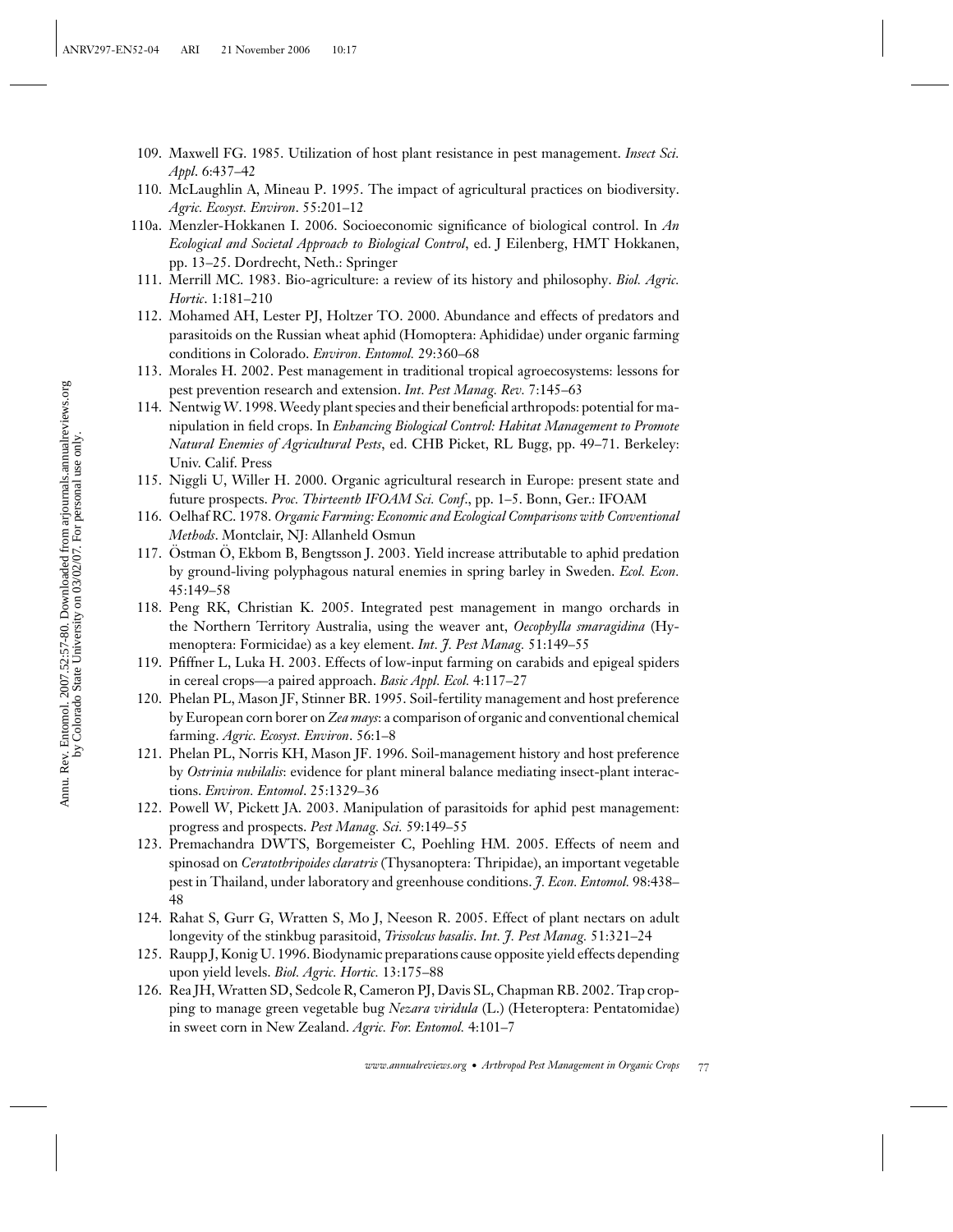- 127. Root RB. 1973. Organization of a plant-arthropod association in simple and diverse habitats: the fauna of collards (*Brassicae oleracea*). *Ecol. Monogr.* 43:95–124
- 128. Saucke H. 2001. Konnen Pheromone einen Beitrag zur Regulierung des Erbsenwicklers ¨ (*Cydia nigricana*) leisten? In *Beitr¨age zur 6. Wissenschaftstagung zum Okologischen Landbau, ¨ 6.-8. M¨arz 2001, Freising-Weihenstephan*, ed. HR Reents, pp. 393–96. Munchen, Ger.: ¨ Freising-Weihenstephan
- 129. Saucke H, Döring TF. 2004. Potato virus Y reduction by straw mulch in organic potatoes. *Ann. Appl. Biol.* 144:347–55
- 130. Schellhorn NA, Harmon JP, Andow DA. 2000. Using cultural practices to enhance insect pest control by natural enemies. In *Insect Pest Management: Techniques for Environmental Protection*, ed. JE Rechcigl, NA Rechcigl, pp. 147–70. Boca Raton, FL: Lewis
- 131. Schellhorn NA, Sork VL. 1997. The impact of weed diversity on insect population dynamics and crop yield in collards, *Brassica oleraceae* (Brassicaceae). *Oecologia* 111:233– 40
- 132. Schmidt MH, Roschewitz I, Thies C, Tscharntke T. 2005. Differential effects of landscape and management on diversity and density of ground-dwelling farmland spiders. *J. Appl. Ecol.* 42:281–87
- 133. Sharma HC, Ortiz R. 2002. Host plant resistance to insects: an eco-friendly approach for pest management and environment conservation. *J. Environ. Biol*. 23:111–35
- 134. Shelton AM, Badenes-Perez FR. 2006. Concepts and applications of trap cropping in pest management. *Annu. Rev. Entomol*. 51:285–308
- 135. Shepard RJ, Hills FJ. 1970. Dispersal of beet yellows and beet mosaic viruses in the inland valleys of California. *Phytopathology* 60:798–804
- 136. Smith CM. 1989. *Plant Resistance to Insects*. New York: Wiley. 286 pp.
- 137. Smith SM. 1996. Biological control with *Trichogramma*: advances, successes, and potential of their use. *Annu. Rev. Entomol.* 41:375–406
- 138. Sooby J. 2003. State of the States: organic farming systems research at land grant institutions, 2001–2003. *Org. Farming Res. Found.* **http://www.ofrf.org/publications/ index.html**
- 139. Speiser B, Maurer V, Wyss E. 2005. Biological control in organic production: first choice or last option. In *An Ecological and Societal Approach to Biological Control*, ed. J Eilenberg, HMT Hokkanen, pp. 27–46. Dordrecht, The Neth.: Springer
- 140. Stark JD, Banks JE. 2003. Population-level effects of pesticides and other toxicants on arthropods. *Annu. Rev. Entomol.* 48:505–19
- 141. Steiner MY, Goodwin S, Wellham TM. 2003. Biological studies of the Australian predatory mite *Typhlodromips montdorensis* (Schicha) (Acari: Phytoseiidae), a potential biocontrol agent for western flower thrips, *Frankiniella occidentalis* (Pergande) (Thysanoptera: Thripidae). *Aust. J. Entomol.* 42:124–30
- **142. Stiling P, Cornelissen T. 2005. What makes a successful biocontrol agent? A meta-analysis of biocontrol agent performance.** *Biol. Control* **34:236–46**
- 143. Stoner KA, Ferrandino FJ, Gent MPN, Elmer WH, Lamondia JA. 1996. Effects of straw mulch, spent mushroom compost, and fumigation on the density of Colorado potato beetles in potatoes. *J. Econ. Entomol*. 89:1267–80
- 144. Stout MJ, Zehnder GW, Baur ME. 2002. Potential for the use of elicitors of plant resistance in arthropod management programs. *Arch. Insect Biochem. Physiol*. 51:222–35
- 145. Thomas M, Waage J. 1996. *Integration of Biological Control and Host-Plant Resistance Breeding*. Wageningen, The Netherlands: Tech. Cent. Agric. Rural Coop. 99 pp.

**142. A recent meta-analysis on the performance of biocontrol agents.**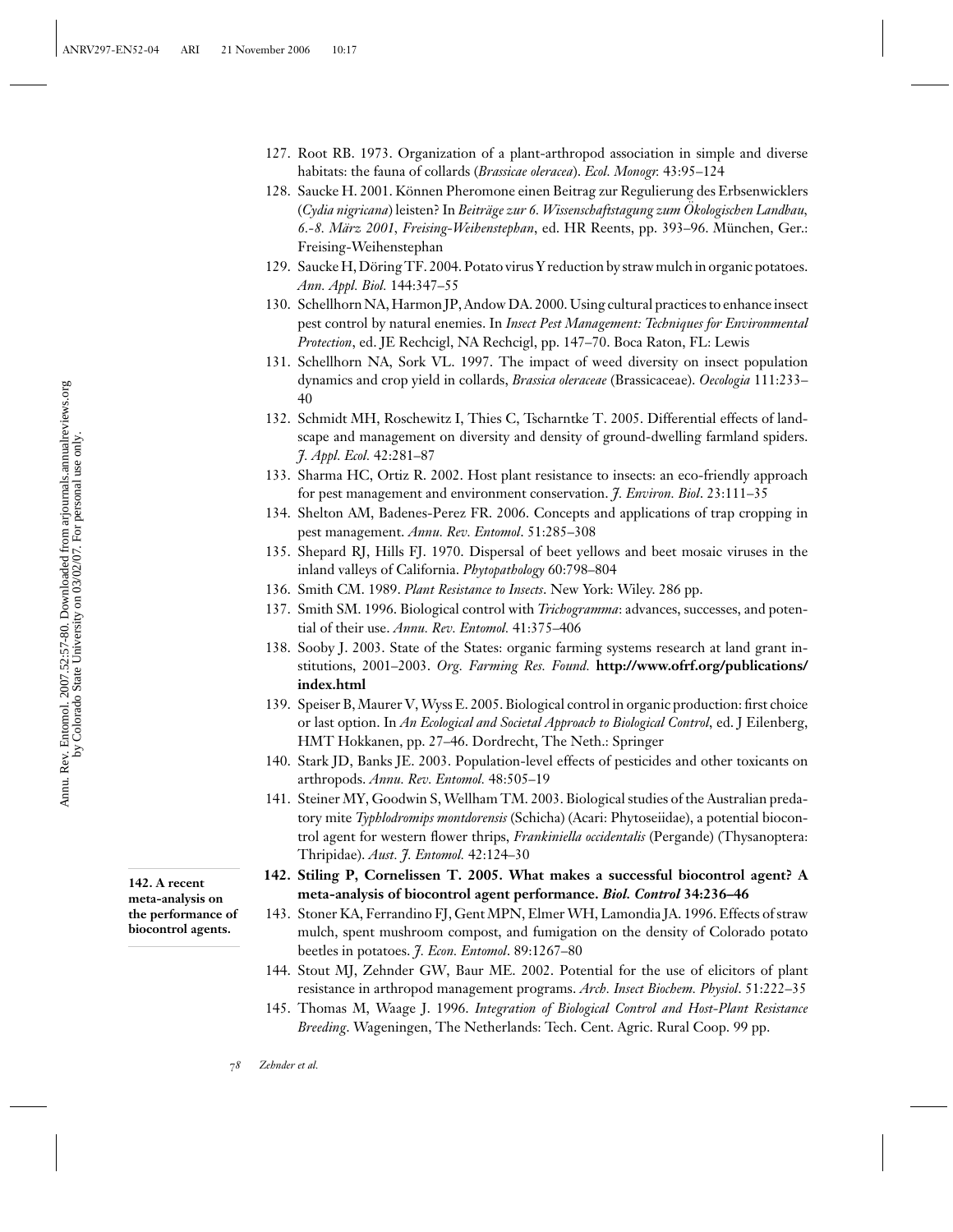- 146. Thomas MB, Wratten SD, Sotherton NW. 1992. Creation of island habitats in farmland to manipulate populations of beneficial arthropods: predator densities and species composition. *J. Appl. Ecol.* 29:524–31
- 147. Thomas SR, Goulson D, Holland JM. 2001. Resource provision for farmland gamebirds: the value of beetle banks. *Ann. Appl. Biol.* 139:111–18
- 148. Thorbek P, Bilde T. 2004. Reduced numbers of generalist arthropod predators after crop management. *J. Appl. Ecol*. 41:526–38
- 149. Tylianakis JM, Didham RK, Wratten SD. 2004. Improved fitness of aphid parasitoids receiving resource subsidies. *Ecology* 85:658–66
- 150. USDA NOP. National Organic Program Standards. **http://www.ams.usda.gov/ nop/indexNet.htm**
- 151. van Driesche RG. 1989. How organic producers can make classical biological control work for them. *Am. J. Altern. Agric.* 4:169–72
- 152. van Driesche RG, Bellows TS, eds. 1996. *Biological Control*. New York: Chapman & Hall. 539 pp.
- 153. van Emden HF. 1991. The role of host plant resistance in insect pest mis-management. *Bull. Entomol. Res*. 81:123–26
- 154. van Lenteren JC, ed. 2003. *Quality Control and Production of Biological Control Agents: Theory and Testing Procedures*. Wallingford, UK: CABI Publ. 327 pp.
- 155. van Lenteren JC. 2006. How not to evaluate augmentative biological control. *Biol. Control*. 39:115–18
- 155a. van Lenteren JC, Roskam MM, Timmer R. 1997. Commercial mass production and pricing of organisms for biological control of pests in Europe. *Biol. Control* 10:143–49
- 156. Vincent C, Hallman G, Panneton B, Fleurat-Lessard F. 2003. Management of agricultural insects with physical control methods. *Annu. Rev. Entomol*. 48:261–81
- 157. Wackers FL, Romeis J, van Rijn P. 2007. Nectar and pollen-feeding by insect herbivores ¨ and implications for tri-trophic interactions. *Annu. Rev. Entomol.* 52:301–23
- 158. Walters TW, Eckenrode CJ. 1996. Integrated management of the onion maggot (Diptera: Anthomyiidae). *J. Econ. Entomol*. 89:1582–86
- 159. Weibel FP, Haseli A, Schmid O, Willer H. 2004. Present status of organic fruit growing ¨ in Europe. *Acta Hortic.* 638:375–85
- 160. Weintraub P, Sapira N, Chiel N, Steinberg S. 2002. Effects of various release schedules of *Eretmocerus mundus* on the control of *Bemisia tabaci* in organic greenhouse peppers in Israel: preliminary results. *IOBC/WPRS Bull.* 25:301–4
- 161. Weisz RZ, Smilowitz Z, Crist B. 1994. Distance, rotation, and border crops affect Colorado potato beetle colonization and population density and early blight severity in rotated potato fields. *J. Econ. Entomol*. 87:723–29
- 162. Willer H, Yussefi M. 2006. The world of organic agriculture: statistics and emerging trends 2006. IFOAM, Bonn, Ger.; FiBL, Frick, Switz. 211 pp.
- 163. Wyss E. 1997. Verschiedene Strategien zur Regulierung der Mehligen Apfelblattlaus Dysaphis plantaginea im biologischen Obstbau. *Mitt. Dtsch. Ges. Allg. Angew. Entomol.* 11:233–36
- 164. Wyss E, Daniel C. 2004. Effects of autumn kaolin and pyrethrum treatments on the spring population of *Dysaphis plantaginea* in apple orchards. *J. Appl. Entomol.* 128:147– 49
- 165. Wyss E, Luka H, Pfiffner L, Schlatter C, Uehlinger G, Daniel C. 2005. Approaches to pest management in organic agriculture: a case study in European apple orchards. *Organic Research* (May) pp. 33–36